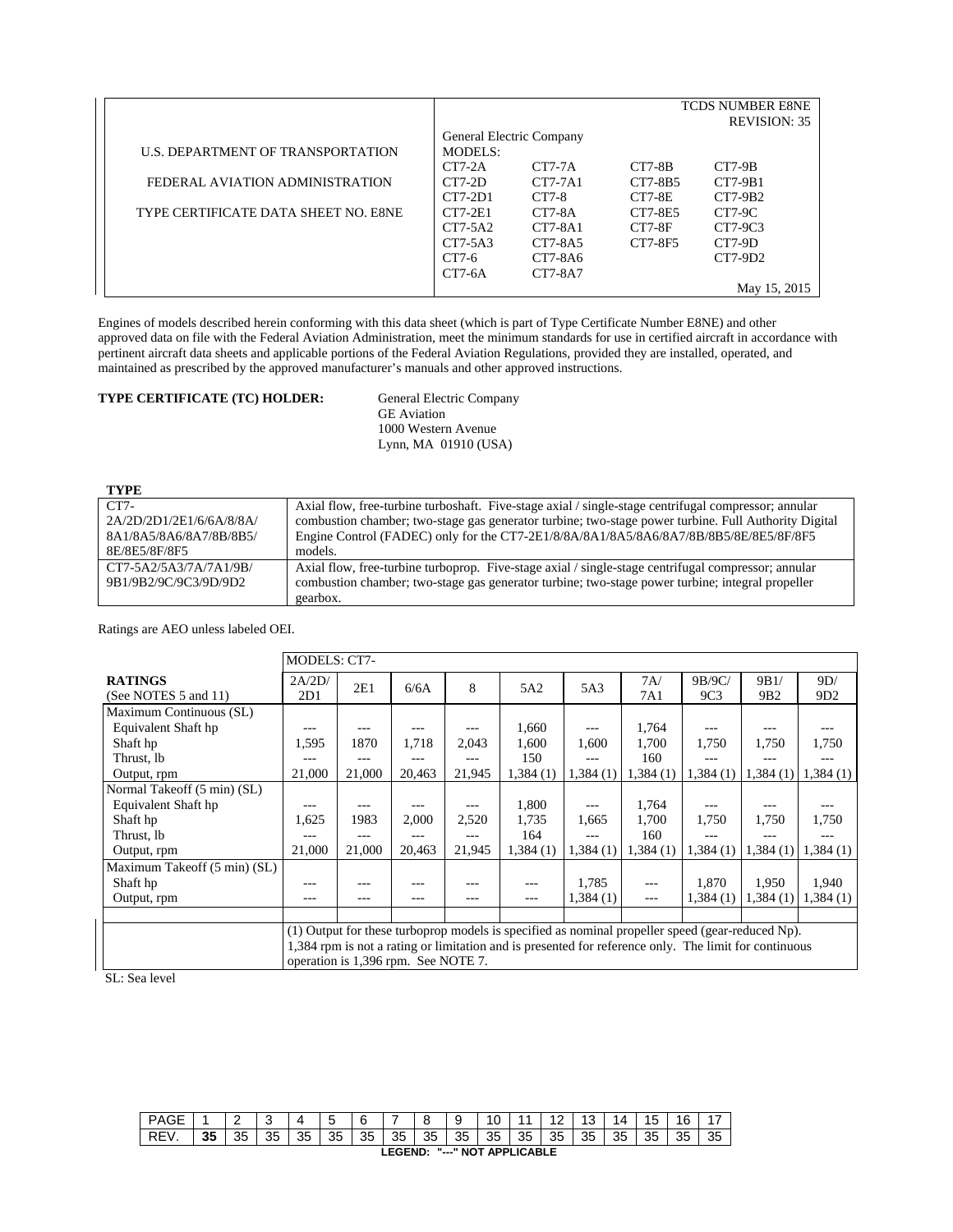|                                 |         | MODELS: CT7- |        |         |       |         |         |                 |                 |                 |  |  |
|---------------------------------|---------|--------------|--------|---------|-------|---------|---------|-----------------|-----------------|-----------------|--|--|
| <b>RATINGS - Continued</b>      | 2A/2D/  | 2E1          | 6/6A   | 8       | 5A2   | 5A3     | 7A/     | 9B/9C/          | 9B1/            | 9D/             |  |  |
| (See NOTES 5 and 11)            | 2D1     |              |        |         |       |         | 7A1     | 9C <sub>3</sub> | 9B <sub>2</sub> | 9D <sub>2</sub> |  |  |
| Continuous OEI (SL)             |         |              |        |         |       |         |         |                 |                 |                 |  |  |
| Shaft hp                        | $---$   | 1983         | 2,000  | $---$   | ---   | $- - -$ | $- - -$ | ---             | ---             | ---             |  |  |
| Output, rpm                     | $- - -$ | 21,000       | 20,463 | $- - -$ | $---$ | $---$   | $- - -$ | $---$           | $- - -$         | $- - -$         |  |  |
| 30-minute OEI (SL)              |         |              |        |         |       |         |         |                 |                 |                 |  |  |
| Shaft hp                        | 1,625   | $---$        | $---$  | 2,498   | ---   | $- - -$ | $- - -$ | ---             | ---             |                 |  |  |
| Output, rpm                     | 21,000  | $---$        | $---$  | 21.945  | ---   | $- - -$ | $- - -$ | ---             | $- - -$         | ---             |  |  |
| $2\frac{1}{2}$ -minute OEI (SL) |         |              |        |         |       |         |         |                 |                 |                 |  |  |
| Shaft hp                        | 1,725   | $---$        | 2,000  | $- - -$ | ---   | $- - -$ | $- - -$ |                 |                 |                 |  |  |
| Output, rpm                     | 21,000  | $---$        | 20,463 | $---$   | $---$ | $---$   | $- - -$ | $- - -$         | $- - -$         | ---             |  |  |
| 2-minute OEI (SL)               |         |              |        |         |       |         |         |                 |                 |                 |  |  |
| Shaft hp                        | ---     |              | $---$  | 2,520   | ---   | $- - -$ | $- - -$ |                 |                 |                 |  |  |
| Output, rpm                     | $- - -$ | $---$        | $---$  | 20,848  | $---$ | $- - -$ | $---$   | ---             | $- - -$         | ---             |  |  |
| Flat 30-sec/2-min OEI (SL)      |         |              |        |         |       |         |         |                 |                 |                 |  |  |
| Shaft hp                        | $- - -$ | 2104         | ---    | $- - -$ | ---   | $- - -$ | $---$   | ---             |                 | ---             |  |  |
| Output, rpm                     | $---$   | 21.000       | $---$  | $- - -$ | ---   | $- - -$ | $- - -$ | ---             | $- - -$         | ---             |  |  |

|                                                    | <b>MODELS: CT7-</b> |        |        |        |        |        |                 |        |        |        |                 |
|----------------------------------------------------|---------------------|--------|--------|--------|--------|--------|-----------------|--------|--------|--------|-----------------|
| <b>RATINGS - Continued</b><br>(See NOTES 5 and 11) | <b>8A</b>           | 8A1    | 8A5    | 8A6    | 8A7    | 8B     | 8B <sub>5</sub> | 8E     | 8E5    | 8F     | 8F <sub>5</sub> |
| Maximum Continuous (SL)                            |                     |        |        |        |        |        |                 |        |        |        |                 |
| Shaft hp                                           | 2.043               | 2.041  | 2.157  | 2,329  | 2,323  | 2.041  | 2,154           | 2.041  | 2,154  | 1.960  | 2,151           |
| Output, rpm                                        | 21,945              | 21,527 | 21,945 | 21,945 | 21,527 | 20,900 | 20,900          | 20.872 | 20,872 | 20.841 | 20,841          |
| Normal Takeoff (5 min) (SL)                        |                     |        |        |        |        |        |                 |        |        |        |                 |
| Shaft hp                                           | 2,520               | 2,538  | 2,634  | 2,695  | 2,685  | 2,529  | 2,609           | 2,527  | 2,608  | 2,474  | 2,603           |
| Output, rpm                                        | 21,945              | 21,527 | 21,945 | 21,945 | 21,527 | 20,900 | 20,900          | 20,872 | 20,872 | 20,841 | 20,841          |
| 30 Minute (SL)                                     |                     |        |        |        |        |        |                 |        |        |        |                 |
| Shaft hp                                           | 2,336               | 2,334  | 2,544  | 2,637  | 2,627  | 2,489  | 2,529           | 2,488  | 2,528  | 2,383  | 2,524           |
| Output, rpm                                        | 21,945              | 21,527 | 21,945 | 21,945 | 21,527 | 20,900 | 20,900          | 20,872 | 20,872 | 20,841 | 20,841          |
| Continuous OEI (SL)                                |                     |        |        |        |        |        |                 |        |        |        |                 |
| Shaft hp                                           | 2.498               | 2.495  | 2.544  | 2,637  | 2,627  | 2.489  | 2,529           | 2.488  | 2,528  | 2,383  | 2,524           |
| Output, rpm                                        | 21,945              | 21,527 | 21,945 | 21,945 | 21,527 | 20,900 | 20,900          | 20.872 | 20,872 | 20,841 | 20,841          |
| 2-minute OEI (SL)                                  |                     |        |        |        |        |        |                 |        |        |        |                 |
| Shaft hp                                           | 2,520               | 2,502  | 2,606  | 2,684  | 2,667  | 2,523  | 2,606           | 2,522  | 2.604  | 2,430  | 2,599           |
| Output, rpm                                        | 20,900              | 20,482 | 20,900 | 20,900 | 20,482 | 20,900 | 20,900          | 20,872 | 20,872 | 19,800 | 20,841          |
| 30-second OEI (SL)                                 |                     |        |        |        |        |        |                 |        |        |        |                 |
| Shaft hp                                           | 2,740               | 2,712  | 2,769  | 2,845  | 2,788  | 2,740  | 2,769           | 2,739  | 2,767  | 2,624  | 2,762           |
| Output, rpm                                        | 20,900              | 20,482 | 20,900 | 20,900 | 20,482 | 20,900 | 20,900          | 20,872 | 20,872 | 19,800 | 20,841          |

|                                                                             | MODELS: CT7-   |                                                                                                                                                                                           |                      |                |                                            |                      |                      |                    |                                  |  |
|-----------------------------------------------------------------------------|----------------|-------------------------------------------------------------------------------------------------------------------------------------------------------------------------------------------|----------------------|----------------|--------------------------------------------|----------------------|----------------------|--------------------|----------------------------------|--|
| <b>FUEL SYSTEM</b>                                                          | 2A/2D          | 2D1                                                                                                                                                                                       | 2E1                  | 6/6A           | 8/8A/8A1/<br>8A5/8A6/<br>8A7/8B/<br>8B5/8F | 8E/8E5               | 8F <sub>5</sub>      | 5A2/5A3/<br>7A/7A1 | 9B/9B1/<br>9B2/9C/9C3<br>/9D/9D2 |  |
| <b>Fuel Control</b><br>Hamilton Standard (P/N)<br>Woodward Governor (Model) | JFC78-4<br>--- | JFC78-4<br>3470                                                                                                                                                                           | ---<br>---           | JFC78-4<br>--- | 819700-8                                   | 819700-8             | 819700-8             | JFC78-5<br>---     | $JFC78-5(1)$<br>3470             |  |
| FADEC (P/N)                                                                 | ---            | $- - -$                                                                                                                                                                                   | 5158T32              | $- - -$        | 4110T55                                    | 4110T55              | 4110T55              | $- - -$            | $- - -$                          |  |
| Fuel Boost pump<br>Lear Siegler-Romec (P/N)                                 | RR53150        | RR53150                                                                                                                                                                                   | RR53150              | RR53150        | RR53150                                    | RR53150              | RR53150              | RR53150            | RR53150                          |  |
| Fuel (See NOTE 12)<br>GE Jet Fuel Specification                             | D50TF2         | D50TF2                                                                                                                                                                                    | D50TF2               | D50TF2         | D50TF2                                     | D50TF2               | D50TF2               | D50TF2             | D50TF2                           |  |
| For specific approved<br>fuels, see Operating<br>Instructions:              | SEI-<br>569    | SEI-<br>569                                                                                                                                                                               | <b>GEK</b><br>112766 | SEI-<br>694    | <b>GEK</b><br>105157                       | <b>GEK</b><br>112153 | <b>GEK</b><br>114117 | SEI-<br>575        | SEI-<br>575                      |  |
|                                                                             |                | Some CT7-9B/9C engines were shipped with Hamilton Standard JFC 78-5 Fuel Controls, which<br>(1)<br>remain an alternate to the Woodward Governor unit on the CT7-9B/9B1/9B2/9C/9C3/9D/9D2. |                      |                |                                            |                      |                      |                    |                                  |  |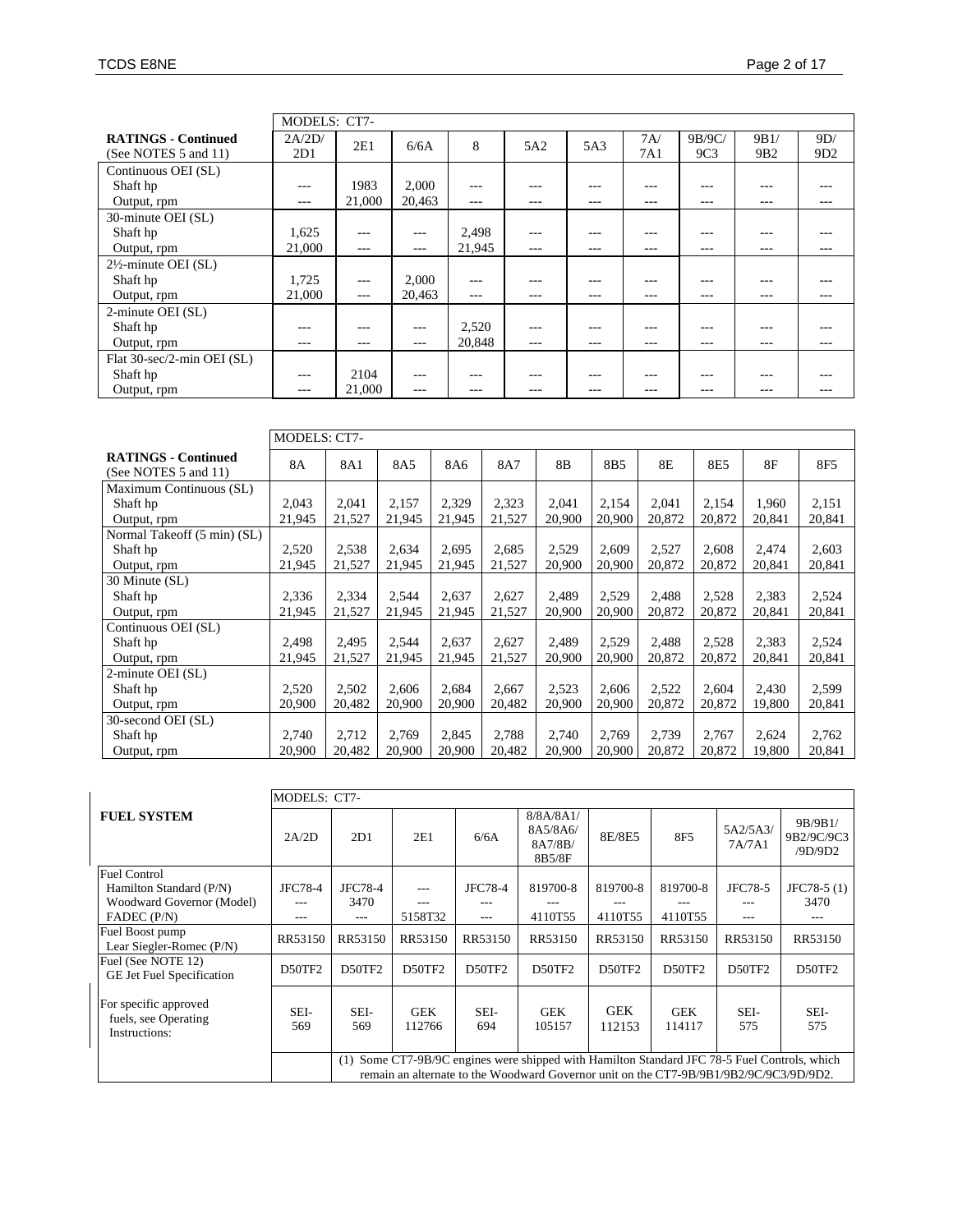|                                                            | MODELS: CT7-  |                      |             |                                        |                      |                      |                                                     |  |  |  |  |  |
|------------------------------------------------------------|---------------|----------------------|-------------|----------------------------------------|----------------------|----------------------|-----------------------------------------------------|--|--|--|--|--|
| OIL                                                        | 2A/2D<br>/2D1 | 2E1                  | 6/6A        | 8/8A/8A1/<br>8A5/8A6/8A7/<br>8B/8B5/8F | 8E/8E5               | 8F5                  | 5A2/5A3/7A/<br>7A1/9B/9B1/<br>9B2/9C/9C3/<br>9D/9D2 |  |  |  |  |  |
| <b>GE Oil Specification</b>                                | D50TF1        | <b>D50TF1</b>        | D50TF1      | <b>D50TF1</b>                          | D50TF1               | <b>D50TF1</b>        | D50TF1                                              |  |  |  |  |  |
| For specific approved oils,<br>see Operating Instructions: | SEI-<br>569   | <b>GEK</b><br>112766 | SEI-<br>694 | <b>GEK</b><br>105157                   | <b>GEK</b><br>112153 | <b>GEK</b><br>114117 | SEI-<br>575                                         |  |  |  |  |  |

|                                       |       | MODELS: CT7-                                      |     |     |          |        |                                                 |        |                    |                          |                          |
|---------------------------------------|-------|---------------------------------------------------|-----|-----|----------|--------|-------------------------------------------------|--------|--------------------|--------------------------|--------------------------|
| PRINCIPAL DIMENSIONS<br>(See NOTE 34) | 2A    | 2D                                                | 2D1 | 2E1 | 6/<br>6A | 8      | 8A/8A1/8A5/<br>8A6/8A7/8B/<br>8B5/8E/<br>8E5/8F | 8F5    | 5A2/5A3/<br>7A/7A1 | 9B/9B1/<br>9B2/9C/<br>9D | 9C3/<br>9 <sub>D</sub> 2 |
| Length (in)                           | 47    | 47                                                | 47  | 47  | 48.2     | 48.8   | 48.8                                            | 42.3   | 96                 | 96                       | 96                       |
| Maximum diameter (in)                 | $---$ | ---                                               | --- | --- | $---$    | ---    | $---$                                           | ---    | ---                | $\qquad \qquad -$        | ---                      |
| Width $(in)$                          | 26    | 26                                                | 26  | 26  | 26       | 26     | 26                                              | 26     | 26                 | 26                       | 26                       |
| Height (in)                           | 25    | 25                                                | 25  | 26  | 25       | 25     | 25                                              | 25     | 29                 | 29                       | 29                       |
| Weight, dry (lb)                      | 429   | 442                                               | 466 | 491 | 493      | 537(1) | 542(1)                                          | 542(1) | 783                | 805                      | 807                      |
|                                       |       | (1) Does not include cables from engine to FADEC. |     |     |          |        |                                                 |        |                    |                          |                          |

|                                         | MODELS: CT7- |       |       |       |       |                                                   |       |                    |                                  |  |  |  |
|-----------------------------------------|--------------|-------|-------|-------|-------|---------------------------------------------------|-------|--------------------|----------------------------------|--|--|--|
| <b>CENTER OF GRAVITY LOCATION</b>       | 2A           | 2D    | 2D1   | 2E1   | 6/6A  | 8/8A/8A1/<br>8A5/8A6/<br>8A7/8B/8B5/<br>8E/8E5/8F | 8F5   | 5A2/5A3/<br>7A/7A1 | 9B/9B1/9B2/<br>9C/9C3/<br>9D/9D2 |  |  |  |
| Aft of front mount centerline (in)      | 13.22        | 13.19 | 13.29 | 13.42 | 13.76 | 13.58                                             | 21.76 | 31.08              | 31.45                            |  |  |  |
| Above engine horizontal centerline (in) | 1.38         | 1.39  | 1.40  | 1.19  | 1.25  | 1.98                                              | 1.10  | 2.75               | 2.73                             |  |  |  |
| Left of vertical centerline (in)        | 0.42         | 0.45  | 0.47  | 0.64  | 0.49  | 1.02                                              | 0.46  | 0.28               | 0.26                             |  |  |  |

# **IGNITION SYSTEM, DUAL**

| <b>IGNITION SYSTEM, DUAL</b>                  |             | <b>EXCITER UNIT</b> | <b>IGNITER PLUG</b> |
|-----------------------------------------------|-------------|---------------------|---------------------|
| (Includes exciter unit and two igniter plugs) | Supplier    | GЕ                  | GЕ                  |
|                                               | Part Number | Part Number         | Part Number         |
| MODELS: CT7-                                  |             |                     |                     |
| 2A                                            | 48987       | 4040T18             | 4053T22             |
| 2D/2D1                                        | 44525       | 4068T11             | 5044T67             |
| 2E1                                           |             | 5157T09             | 5044T67             |
| 5A2/5A3/6/6A/7A/7A1/9B/9B1/9B2/9C/9C3/9D/9D2  | 44525       | 4068T11             | 5044T67             |
| 8/8A/8A5/8A1/8A6/8A7/8B/8B5/8E/8E5/8F/8F5     | 9049950-1   | 3060T07             | 5044T67             |

# **NOTES**

| <b>MODELS: CT7-</b> |                                                               |
|---------------------|---------------------------------------------------------------|
| 2A/2D/2D1           | See NOTES 1 through 18, 24, 34 and 44.                        |
| 2E1                 | See NOTES 1 through 17, 24, 29, 34 through 38, 46 and 48.     |
| 5A2/7A              | See NOTES 1 through 17, 21 through 25, 33 and 34.             |
| 5A3                 | See NOTES 1 through 17, 21 through 25, 30, 32 and 34.         |
| 6/6A                | See NOTES 1 through 17, 24 and 34.                            |
| 7A1                 | See NOTES 1 through 17, 21 through 25 and 34.                 |
| 8                   | See NOTES 1 through 17, 24, 29, 34 through 38 and 40.         |
| 8A/8A1              | See NOTES 1 through 17, 24, 29, 34 through 40.                |
| 8A6                 | See NOTES 1 through 17, 24, 29, 34 through 38, and 40         |
| 8A7                 | See NOTES 1 through 17, 24, 29, and 34 through 40.            |
| 8A5/8B/8B5/8E5/8F   | See NOTES 1 through 17, 24, 29, 34 through 38 and 42.         |
| 8E                  | See NOTES 1 through 17, 24, 29, 34 through 38 and 49.         |
| 8F5                 | See NOTES 1 through 17, 21, 24, 29, 34 through 38 and 43.     |
| 9B/9B1/9B2/9D       | See NOTES 1 through 17, 21 through 25, 29, 30, 33 and 34.     |
| 9C                  | See NOTES 1 through 17, 21 through 25, 28, 29, 30, 33 and 34. |
| 9C3/9D2             | See NOTES 1 through 17, 21 through 25, 29, 30 and 34.         |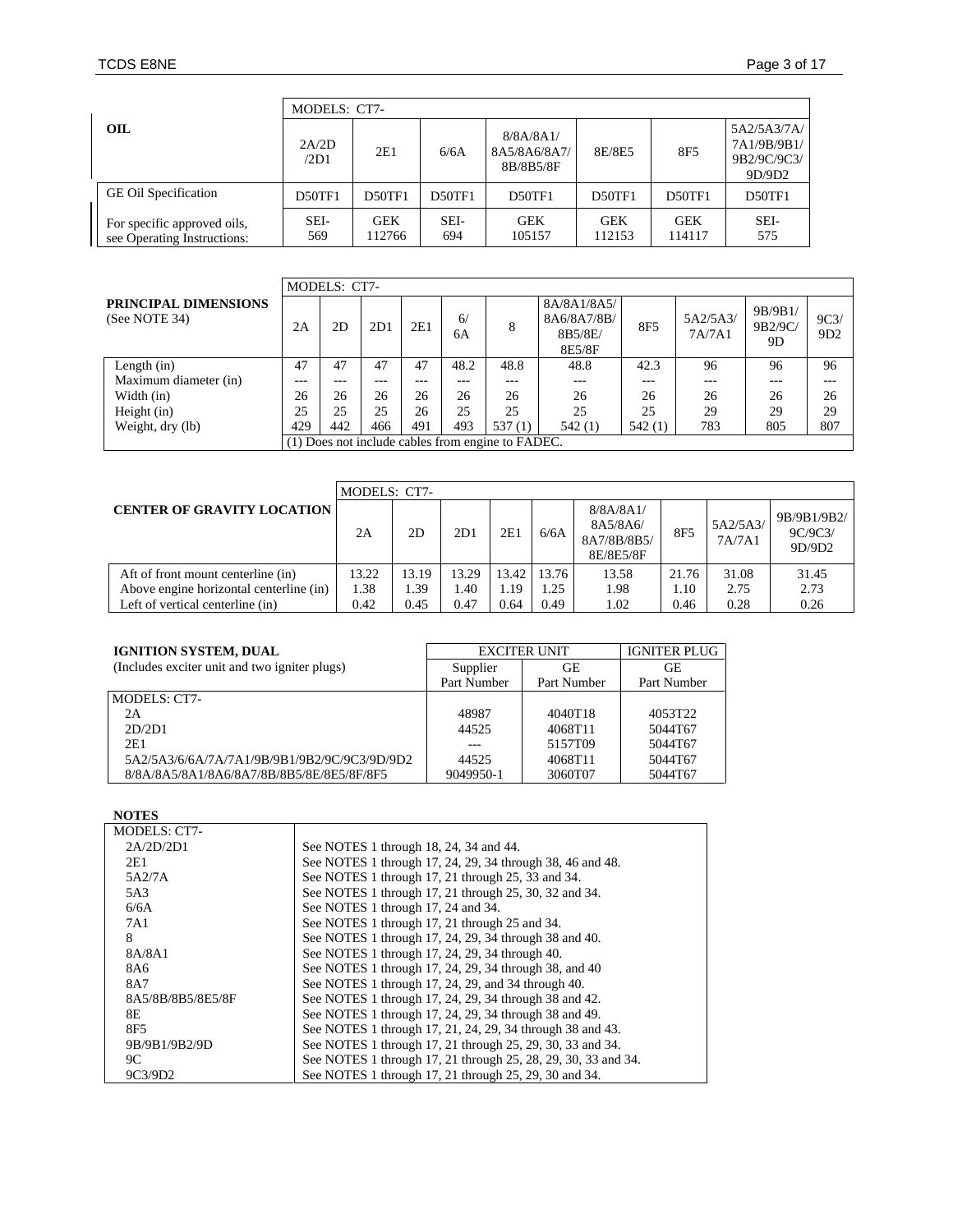# **CERTIFICATION BASIS**

| <b>MODELS: CT7-</b>                         |                                                                                                                                                                                                                                                                        |
|---------------------------------------------|------------------------------------------------------------------------------------------------------------------------------------------------------------------------------------------------------------------------------------------------------------------------|
| 2A/2D/2D1                                   | 14 CFR 33, effective February 1, 1965, as amended by amendments 33-1 through 33-5; Special<br>Condition 33-76-NE-2.                                                                                                                                                    |
| 2E1                                         | 14 CFR 33, effective February 1, 1965, as amended by amendments 33-1 through 33-20; Special<br>Condition 33-012-SC; Equivalent Level of Safety memo AT3011EN-E-P-4.                                                                                                    |
| 6/6A                                        | 14 CFR 33, effective February 1, 1965, as amended by amendments 33-1 through 33-5; 14 CFR<br>33.87, Amendment 12; Special Condition number 33-76-NE-2.                                                                                                                 |
| 8                                           | 14 CFR 33, effective February 1, 1965, as amended by amendments 33-1 through 33-19; Special<br>Conditions 33-002-SC and 33-003-SC. The inlet particle separator blower rotor was certified to<br>14 CFR 29.1461 as amended by amendment 29-3, instead of 14 CFR 33.27. |
| 8A/8A1/8A5/8B/8B5/8E/<br>8E5/8F/8F5         | 14 CFR 33, effective February 1, 1965, as amended by amendments 33-1 through 33-20; Special<br>Conditions 33-002-SC and 33-005-SC.                                                                                                                                     |
| 8A6/8A7                                     | 14 CFR 33, effective February 1, 1965, as amended by amendments 33-1 through 33-20; Special<br>Conditions 33-002-SC and 33-005-SC; Equivalent Level of Safety memo 8040-ELOS-12-NE04.                                                                                  |
| 5A2/5A3/7A/7A1/9B/9B1/<br>9B2/9C/9C3/9D/9D2 | 14 CFR 33, effective February 1, 1965, as amended by amendments 33-1 through 33-5; 14 CFR<br>33.17 and 14 CFR 33.77 as amended by amendments 33-1 through 33-6; Special Condition 33-NE-1.                                                                             |

# **TYPE CERTIFICATE NUMBER E8NE**

| <b>MODEL</b>                    | <b>APPLIED FOR</b> | <b>ISSUED/REVISED</b> | <b>DELETED</b>     |
|---------------------------------|--------------------|-----------------------|--------------------|
| $CT7-1$                         | JUL 02 1974        | <b>JUN 29 1977</b>    | MAY 28 1981        |
| $CT7-2$                         | FEB 02 1978        | SEP 06 1978           | <b>JAN 15 1982</b> |
| T700/T1C                        | AUG 01 1977        | SEP 06 1978           | MAY 18 1983        |
| T700/T2C                        | OCT 10 1980        | MAY 28 1981           | JUL 30 1992        |
| $CT7-2A$                        | MAY 30 1980        | MAY 28 1981           |                    |
| $CT7-2B$                        | MAR 17 1982        | MAY 18 1983           | <b>JUL 30 1992</b> |
| $CT7-5A$                        | AUG 06 1981        | AUG 29 1983           | OCT 02 1986        |
| $CT7-7$                         | AUG 14 1981        | AUG 29 1983           | NOV 26 1985        |
| $CT7-7E$                        | <b>JUL 08 1983</b> | AUG 29 1983           | NOV 26 1985        |
| CT7-5A1/7A/7E1                  | APR 17 1984        | MAY 15 1984           | OCT 02 1986        |
| $CT7-7A$                        | APR 17 1984        | MAY 15 1984           |                    |
| <b>CT7-7E1</b>                  | APR 17 1984        | MAY 15 1984           | NOV 26 1985        |
| $CT7-5A2$                       | DEC 18 1984        | MAR 25 1985           |                    |
| $CT7-2D$                        | JUL 15 1985        | AUG 22 1985           |                    |
| $CT7-9B$                        | MAR 16 1987        | <b>JUN 17 1988</b>    |                    |
| <b>CT7-9C</b>                   | AUG 15 1985        | <b>JUN 17 1988</b>    |                    |
| $CT7-6/6A$                      | MAR 17 1987        | <b>JUN 30 1988</b>    |                    |
| CT7-5A3/7A1                     | AUG 29 1988        | MAR 16 1989           |                    |
| $CT7-2D1$                       | DEC 07 1988        | <b>JUN 30 1989</b>    |                    |
| CT7-9B1/9B2/9D                  | <b>JUN 03 1991</b> | <b>JUN 24 1992</b>    |                    |
| CT7-9C3/9D2                     | SEP 26 1997        | <b>JUN 25 1998</b>    |                    |
| $CT7-8$                         | <b>OCT 2 1996</b>  | SEP 29 2000           |                    |
| CT7-8A/8A5/8B/8B5/8E/8E5/8F/8F5 | SEP 15 2003        | APR 08 2004           |                    |
| $CT7-8A1$                       | <b>JUN 12 2007</b> | <b>JUN 21 2010</b>    |                    |
| CT7-8A6/8A7                     | MAY 20 2010        | MAY 21, 2012          |                    |
| $CT7-2E1$                       | SEP 10, 2009       | JUNE 12, 2013         |                    |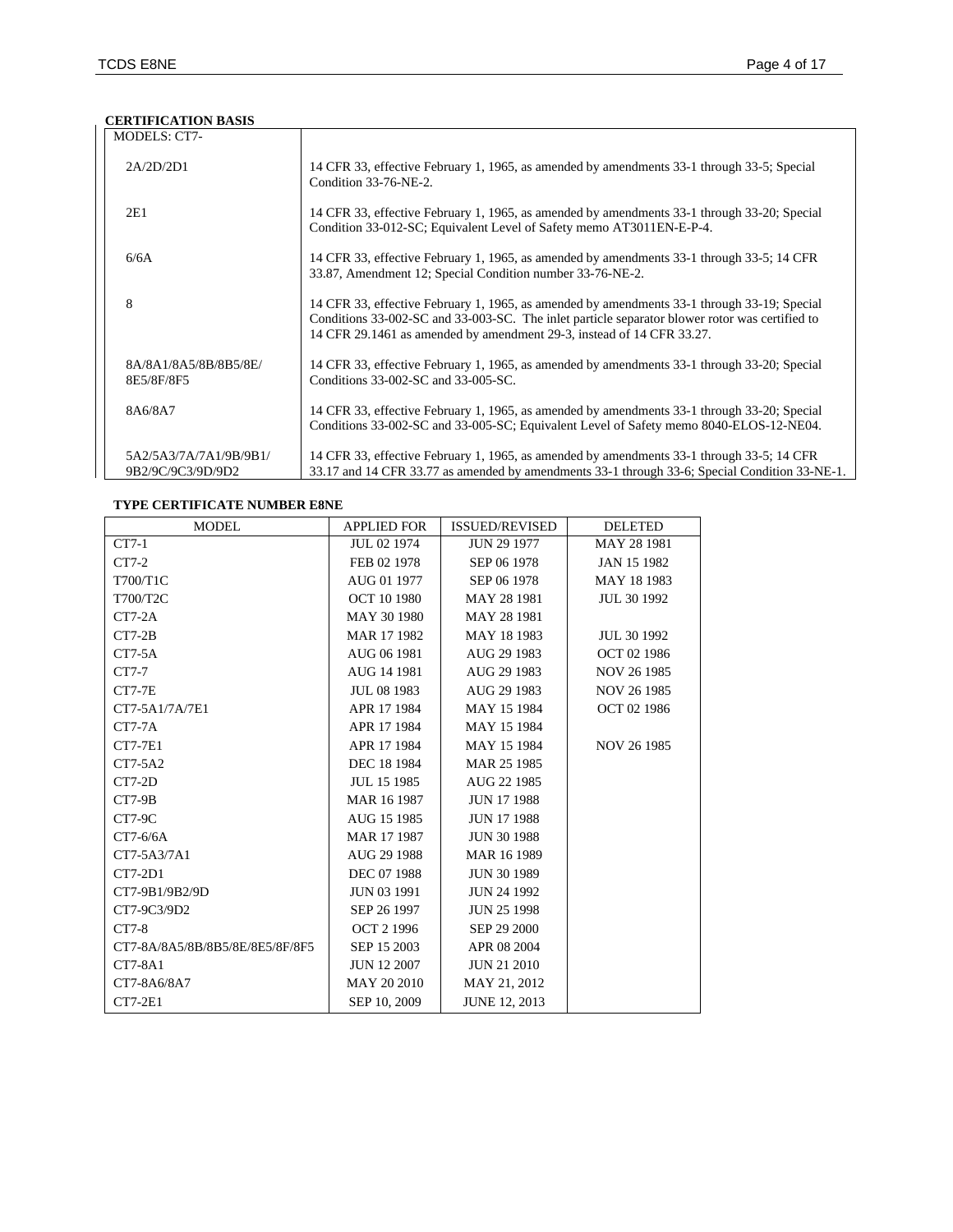### **IMPORT REQUIREMENTS:**

To be considered eligible for installation on United States (U.S.) registered aircraft, each engine to be exported to the U.S. shall be accompanied by a certificate of airworthiness for export or by a certifying statement, endorsed by the exporting cognizant civil airworthiness authority and containing the following language:

- 1. This engine conforms to its Type Certificate Number E8NE and is in a condition for safe operation.
- 2. This engine has been subjected by the manufacturer to a final operational check and is in a proper state of airworthiness.

Reference 14 CFR Section 21.500, which provides for the airworthiness acceptance of aircraft engines manufactured outside of the U.S. and for which a U.S. type certificate has been issued. Additional guidance is contained in FAA Advisory Circular 21-23, "Airworthiness Certification of Civil Aircraft, Engine, Propellers and Related Products Imported into the United States."

### **PRODUCTION BASIS:**

FAA Production Certificate number 108.

Transport Canada Manufacturing Approval Certificate number 231-91 for CT7-8A/8A1/8A7 engine Serial Numbers 530001 to 530099 (See NOTE 39).

EASA Production Organization Approval ES.21G.0016 for CT7-8F5 engine Serial Numbers 731004 to 731099 and 733001 to 733100 (See NOTE 43).

EASA Production Organization Approval IT.21G.0008 for CT7-8E engine Serial Numbers 087001 to 087050 (See NOTE 49).

# **NOTES**

Limitations are AEO unless labeled OEI.

| NOTE 1.                     | MAXIMUM PERMISSIBLE GAS GENERATOR OPERATING SPEEDS (rpm) |        |        |        |                                |                 |         |  |
|-----------------------------|----------------------------------------------------------|--------|--------|--------|--------------------------------|-----------------|---------|--|
|                             | MODELS: CT7-                                             |        |        |        |                                |                 |         |  |
|                             | 2A/2D/2D1                                                | 2E1    | 6/6A   | 8      | 8A/8A1/8A5/8B<br>8B5/8E/8E5/8F | 8F <sub>5</sub> | 8A6/8A7 |  |
| 30-second OEI               | ---                                                      | ---    | $---$  | 46,340 | 46.340                         | 46.340          | 46,340  |  |
| 2-minute OEI                |                                                          | ---    | $---$  | 46,010 | 46,010                         | 46,010          | 46,010  |  |
| $2\frac{1}{2}$ -minute OEI  | 46,070                                                   |        | 46,060 | ---    |                                | ---             | ---     |  |
| Flat 30-second/2-minute OEI | ---                                                      | 46.935 | $---$  | ---    | ---                            | $- - -$         | $---$   |  |
| 30-minute OEI               | 45.430                                                   |        | ---    | 45,760 |                                | $- - -$         |         |  |
| Continuous OEI              | ---                                                      | 45,907 | 45,900 | ---    | 45,760                         | 46,010          | 46,010  |  |
| Normal takeoff (5 min)      | 45.430                                                   | 45,907 | 45,900 | 46,010 | 46,010                         | 46,010          | 46,010  |  |
| 30-minute                   |                                                          |        | ---    | 45.350 | 45,760                         | 46,010          | 46,010  |  |
| Maximum continuous          | 45,240                                                   | 45,907 | 45.420 | 44.660 | 44,660                         | 44,660          | 44.950  |  |
| Transient (12 sec)          | 47,000                                                   | 46.137 | 47,440 | 46.120 | 46.120                         | 46.120          | 46.120  |  |
| Transient OEI (12 sec)      | 47,000                                                   | ---    | 47.440 | ---    | ---                            | $- - -$         | ---     |  |

| <b>NOTE 1. - Continued</b> |                                     | MAXIMUM PERMISSIBLE GAS GENERATOR OPERATING SPEEDS (rpm) |        |           |                    |  |  |  |  |
|----------------------------|-------------------------------------|----------------------------------------------------------|--------|-----------|--------------------|--|--|--|--|
|                            |                                     | MODELS: CT7-                                             |        |           |                    |  |  |  |  |
|                            | 5A2                                 | 5A3                                                      | 7A/7A1 | 9B/9C/9C3 | 9B1/9B2/<br>9D/9D2 |  |  |  |  |
| Normal takeoff (5 min)     | 45,000                              | 44,650                                                   | 45,000 | 45,288(1) | 45,100             |  |  |  |  |
| Maximum takeoff            |                                     | 45,600<br>45,000<br>45,600                               |        |           |                    |  |  |  |  |
| Maximum continuous         | 44.720                              | 44.720                                                   | 44,720 | 45,600    | 45,600             |  |  |  |  |
| Transient (12 sec)         | 47,000                              | 47,000                                                   | 47,000 | 47,000    | 47,000             |  |  |  |  |
| APU (prop brake on)        | (2)                                 | (2)                                                      | (2)    | (3)       | (3)                |  |  |  |  |
|                            | CT7-9C: See NOTE 28.<br>(1)         |                                                          |        |           |                    |  |  |  |  |
|                            | Refer to Figure 6-5, SEI-575<br>(2) |                                                          |        |           |                    |  |  |  |  |
|                            | (3)                                 | Refer to Figure 6-6, SEI-575                             |        |           |                    |  |  |  |  |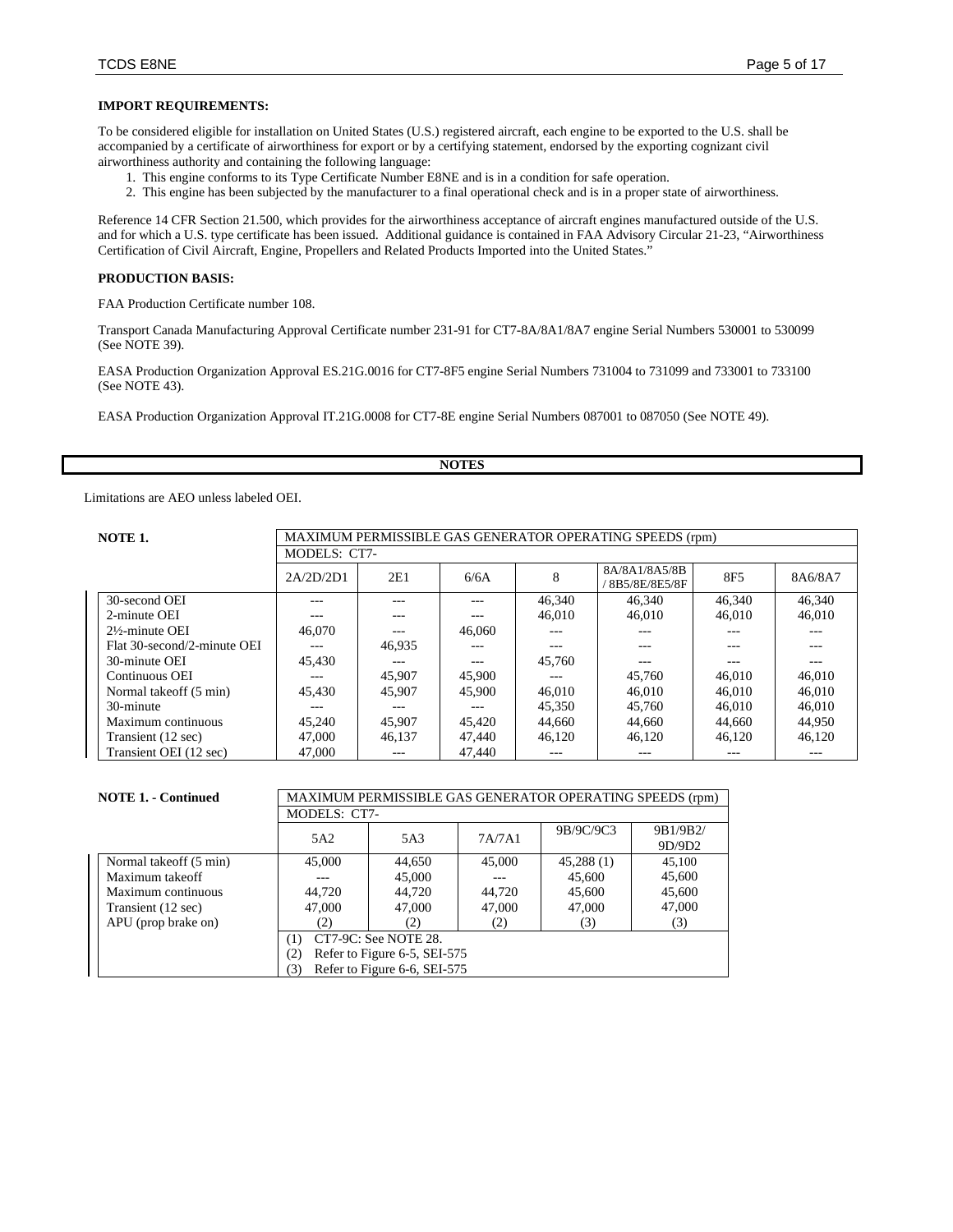| NOTE 2.                                                               | MAXIMUM PERMISSIBLE TEMPERATURES  |                                                  |                        |                                       |  |                                                                                                                                                   |                               |                                 |                                                                                                                                                                |                                                                                             |
|-----------------------------------------------------------------------|-----------------------------------|--------------------------------------------------|------------------------|---------------------------------------|--|---------------------------------------------------------------------------------------------------------------------------------------------------|-------------------------------|---------------------------------|----------------------------------------------------------------------------------------------------------------------------------------------------------------|---------------------------------------------------------------------------------------------|
|                                                                       | MODELS: CT7-                      |                                                  |                        |                                       |  |                                                                                                                                                   |                               |                                 |                                                                                                                                                                |                                                                                             |
|                                                                       | 2A                                | 2D                                               |                        | 2D1                                   |  | 2E1                                                                                                                                               |                               | 6/6A                            | 8                                                                                                                                                              |                                                                                             |
| POWER TURBINE INLET<br>$(T4.5/ITT)$ (1)                               | $\rm ^{\circ} C/\rm ^{\circ} F$   | $\rm ^{\circ} C/\rm ^{\circ} F$                  |                        | $\rm ^{\circ} C/\rm ^{\circ} F$       |  | $\rm ^{\circ} C/\rm ^{\circ} F$                                                                                                                   |                               | $\rm ^{\circ} C/\rm ^{\circ} F$ | $^{\mathrm{o}}\mathrm{C}/^{\mathrm{o}}\mathrm{F}$                                                                                                              |                                                                                             |
| 30-second OEI<br>2-minute OEI                                         | $---$<br>$\overline{a}$           | $---$<br>---                                     |                        | $---$<br>$\overline{a}$               |  | $---$<br>$---$                                                                                                                                    |                               | $---$<br>$\overline{a}$         | 1010/1,851<br>990/1,814                                                                                                                                        |                                                                                             |
| 2½-minute OEI<br>Flat 30-second/2-minute OEI                          | 915/1,680                         | 911/1,671                                        |                        | 858/1,577                             |  | $-$<br>1078/1,972                                                                                                                                 |                               | 968/1,774                       | $---$                                                                                                                                                          |                                                                                             |
| 30-minute OEI                                                         | 878/1,613                         | 873/1,603                                        |                        | 858/1,577                             |  | $---$                                                                                                                                             |                               | $-$ --<br>948/1,738             | 979/1,794                                                                                                                                                      |                                                                                             |
| Continuous OEI<br>Normal takeoff<br>30-minute                         | 878/1,613                         | 873/1,603                                        |                        | 858/1,577                             |  | 968/1,775<br>968/1,775<br>$\overline{a}$                                                                                                          |                               | 948/1,738<br>$\overline{a}$     | $---$<br>986/1,807<br>957/1,755                                                                                                                                |                                                                                             |
| Maximum continuous                                                    | 863/1,585                         | 858/1,576                                        |                        | 841/1,546                             |  | 942/1,727                                                                                                                                         |                               | 899/1,650                       | 920/1,688                                                                                                                                                      |                                                                                             |
| Transient (12 sec)<br>Transient OEI (12 sec)                          | 950/1,742<br>950/1,742            | 945/1,733<br>945/1,733                           |                        | 903/1,657<br>903/1,657                |  | 974/1,785<br>$\sim$                                                                                                                               |                               | 1011/1,852<br>1011/1,852        | 987/1,809<br>$\overline{a}$                                                                                                                                    |                                                                                             |
| <b>Starting</b><br>Oil inlet                                          | 950/1,742<br>150/302              | 945/1,733<br>150/302                             |                        | 903/1,657<br>150/302                  |  | 963/1,766<br>150/302                                                                                                                              |                               | 948/1,738<br>150/302            | 1000/1,832<br>149/300                                                                                                                                          |                                                                                             |
| (1)                                                                   |                                   |                                                  |                        |                                       |  |                                                                                                                                                   |                               |                                 | The power turbine inlet gas temperature is measured by 7 thermocouples mounted                                                                                 |                                                                                             |
|                                                                       |                                   |                                                  |                        |                                       |  | in the power turbine casing. For inspection requirements when limits are<br>exceeded, refer to Maintenance Manual SEI-570 for CT7-2A/2D/ 2D1/2E1, |                               |                                 |                                                                                                                                                                |                                                                                             |
|                                                                       |                                   |                                                  |                        |                                       |  | SEI-695 for CT7-6/6A, and GEK105159 for CT7-8.                                                                                                    |                               |                                 |                                                                                                                                                                |                                                                                             |
| <b>NOTE 2. - Continued</b>                                            |                                   |                                                  |                        | MODELS: CT7- (other models next page) |  | MAXIMUM PERMISSIBLE TEMPERATURES                                                                                                                  |                               |                                 |                                                                                                                                                                |                                                                                             |
|                                                                       | 8A/8A1                            |                                                  |                        | 8A5                                   |  | 8A6/8A7                                                                                                                                           | 8B                            |                                 | 8B5/8E/8E5<br>/8F/8F5                                                                                                                                          |                                                                                             |
| POWER TURBINE INLET<br>$(T4.5/ITT)$ (2)                               | $\rm ^{\circ} C/\rm ^{\circ} F$   |                                                  |                        | $\rm ^{\circ} C/\rm ^{\circ} F$       |  | $\rm ^{\circ} C/\rm ^{\circ} F$                                                                                                                   | $\rm ^{\circ}C/\rm ^{\circ}F$ |                                 | $\rm ^{\circ} C/\rm ^{\circ} F$                                                                                                                                |                                                                                             |
| 30-second OEI<br>2-minute OEI                                         | 1,049/1,921<br>1,006/1,843        |                                                  |                        | 1,049/1,921<br>1,006/1,843            |  | 1,097/2,006<br>1,013/1,855                                                                                                                        | 1,049/1,921<br>1,006/1,843    |                                 | 1,049/1,921<br>1,006/1,843                                                                                                                                     |                                                                                             |
| Continuous OEI                                                        | 988/1,811                         |                                                  |                        | 988/1,811                             |  | 996/1,824                                                                                                                                         | 988/1,811                     |                                 | 988/1,811                                                                                                                                                      |                                                                                             |
| Normal takeoff<br>30-minute                                           | 995/1,823<br>988/1,811            |                                                  | 1,002/1,835            |                                       |  | 1,007/1,844<br>996/1,824                                                                                                                          | 995/1,823<br>988/1,811        |                                 | 1,002/1,835<br>988/1,811                                                                                                                                       |                                                                                             |
| Maximum continuous                                                    | 935/1,715                         |                                                  | 988/1,811<br>935/1,715 |                                       |  | 946/1,734                                                                                                                                         | 935/1,715                     |                                 | 935/1,715                                                                                                                                                      |                                                                                             |
| Transient (12 sec)                                                    | 1,003/1,838                       |                                                  | 1,003/1,838            |                                       |  | 1,008/1,847                                                                                                                                       | 1,003/1,838                   |                                 | 1,003/1,838                                                                                                                                                    |                                                                                             |
| Starting                                                              | 1,000/1,832                       |                                                  |                        | 1,000/1,832                           |  | 1,000/1,832                                                                                                                                       | 1,000/1,832                   |                                 | 1,000/1,832                                                                                                                                                    |                                                                                             |
| Oil inlet                                                             | 149/300                           |                                                  |                        | 149/300                               |  | 149/300                                                                                                                                           | 149/300                       |                                 | 149/300                                                                                                                                                        |                                                                                             |
|                                                                       | (2)                               |                                                  |                        |                                       |  | The power turbine inlet gas temperature is measured by 7 thermocouples<br>mounted in the power turbine casing. For inspection requirements when   |                               |                                 |                                                                                                                                                                |                                                                                             |
|                                                                       |                                   |                                                  |                        |                                       |  | limits are exceeded, refer to Maintenance Manual GEK105159.                                                                                       |                               |                                 |                                                                                                                                                                |                                                                                             |
| <b>NOTE 2. - Continued</b>                                            |                                   | MAXIMUM PERMISSIBLE TEMPERATURES<br>MODELS: CT7- |                        |                                       |  |                                                                                                                                                   |                               |                                 |                                                                                                                                                                |                                                                                             |
|                                                                       | 5A2/7A/7A1                        |                                                  |                        | 5A3                                   |  | 9B/9C3                                                                                                                                            | 9B1/9B2                       |                                 | $9\mathrm{C}$                                                                                                                                                  | 9D/9D2                                                                                      |
| POWER TURBINE INLET<br>$(T4.5/ITT)$ (3)                               | $\rm ^{\circ} C/\rm ^{\circ} F$   |                                                  |                        | $\rm ^{\circ} C/\rm ^{\circ} F$       |  | $\rm ^{\circ}C/\rm ^{\circ}F$                                                                                                                     | $\rm ^{\circ}C/\rm ^{\circ}F$ |                                 | $\rm ^{\circ} C/\rm ^{\circ} F$                                                                                                                                | $\rm ^{\circ}C/\rm ^{\circ}F$                                                               |
| Normal takeoff (5 min)                                                | 930/1,705<br>$\sim$ $\sim$ $\sim$ |                                                  |                        | 919/1,687<br>$\overline{a}$           |  | 917/1,683<br>927/1,701                                                                                                                            | 907/1655<br>917/1683          |                                 | 921/1,690(6)                                                                                                                                                   | 909/1,668<br>919/1,686                                                                      |
| Normal takeoff (2 min) (4)<br>Maximum takeoff $(5 \text{ min})$ $(5)$ | $---$<br>$---$                    |                                                  |                        | 943/1,730                             |  | 940/1,724<br>950/1,742                                                                                                                            | 940/1,724<br>950/1,742        |                                 | 950/1,742                                                                                                                                                      | 940/1,724<br>950/1,742                                                                      |
| Maximum takeoff $(2 \text{ min}) (4) (5)$<br>Maximum continuous       | 917/1,682                         |                                                  |                        | 921/1,690                             |  | 944/1,731                                                                                                                                         | 944/1,731                     |                                 | 944/1,731                                                                                                                                                      | 944/1,731                                                                                   |
| Transient (12 sec)                                                    | 960/1,760                         |                                                  |                        | 960/1,760                             |  | 965/1,769                                                                                                                                         | 965/1,769                     |                                 | 975/1,787                                                                                                                                                      | 965/1,769                                                                                   |
| Starting<br>Oil inlet                                                 | 960/1,760                         |                                                  |                        | 960/1,760                             |  | 965/1,769                                                                                                                                         | 965/1,769                     |                                 | 970/1,778                                                                                                                                                      | 965/1,769                                                                                   |
| Propeller gearbox, continuous                                         | 77/171                            |                                                  |                        | 77/171                                |  | 77/171                                                                                                                                            | 77/171                        |                                 | 77/171                                                                                                                                                         | 77/171                                                                                      |
| Transient (15 min)                                                    | 93/199                            |                                                  |                        | 93/199                                |  | 93/199                                                                                                                                            | 93/199                        |                                 | 93/199                                                                                                                                                         | 93/199                                                                                      |
| Power unit, continuous<br>Transient (15 min)                          | 122/252<br>132/270                |                                                  |                        | 122/252<br>132/270                    |  | 122/252<br>132/270                                                                                                                                | 122/252<br>132/270            |                                 | 122/252<br>132/270                                                                                                                                             | 122/252<br>132/270                                                                          |
|                                                                       |                                   |                                                  |                        |                                       |  |                                                                                                                                                   |                               |                                 |                                                                                                                                                                |                                                                                             |
|                                                                       | (3)                               |                                                  |                        |                                       |  |                                                                                                                                                   |                               |                                 | turbine casing. For inspection requirements when limits are exceeded, refer to Maintenance<br>Manual SEI-576 for CT7-5A2/5A3/7A/7A1/9B/9B1/9B2/ 9C/9C3/9D/9D2. | The power turbine inlet gas temperature is measured by 7 thermocouples mounted in the power |
|                                                                       | (5)<br>(6)                        | See NOTE 28.                                     |                        |                                       |  | (4) 2-minute transient maximum during a 5-minute takeoff.<br>Automatic power reserve (APR). See NOTE 30.                                          |                               |                                 |                                                                                                                                                                |                                                                                             |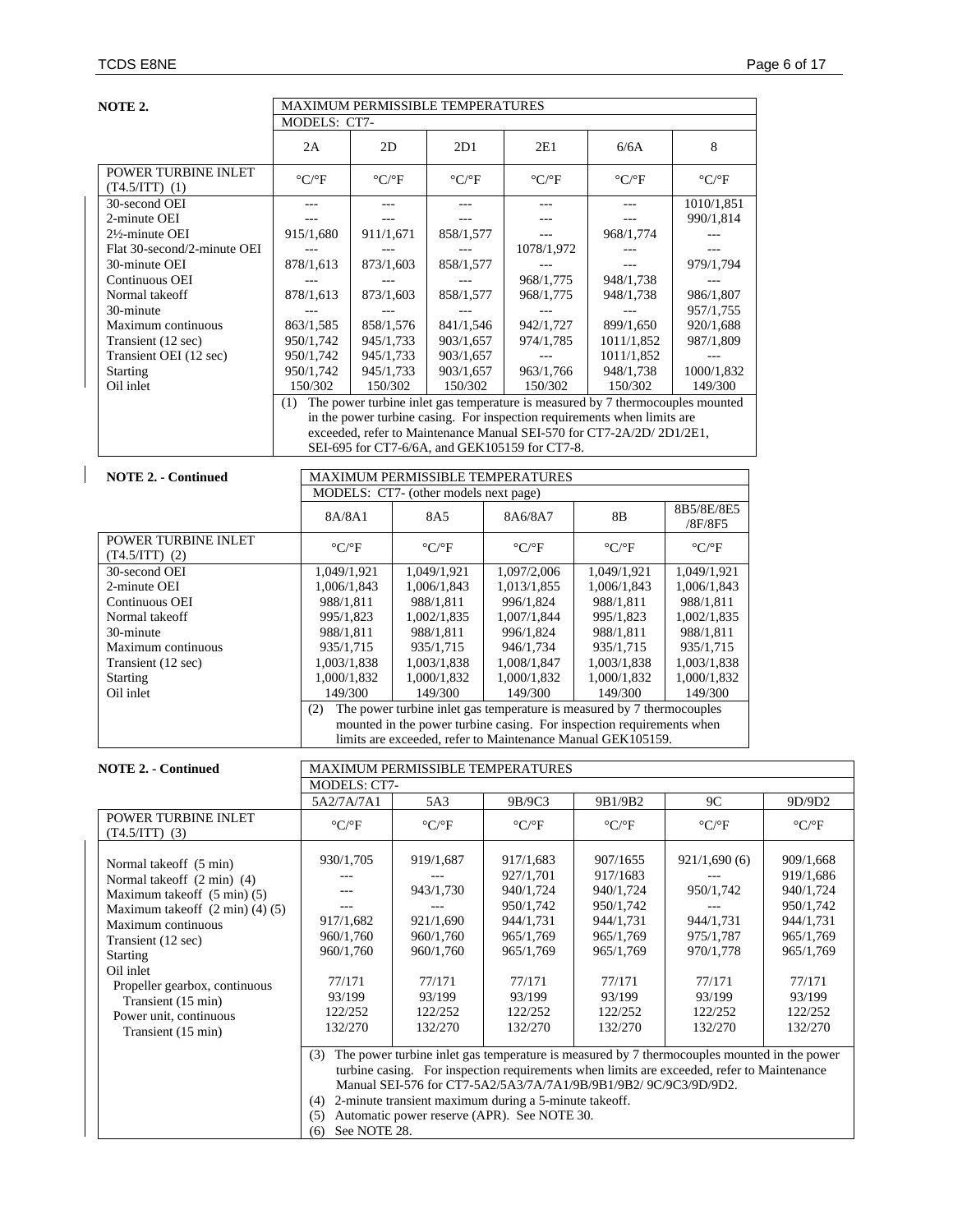| NOTE 3.              | <b>FUEL PRESSURE LIMITS</b>                                                                          |                                                                                                         |                            |  |  |  |  |  |
|----------------------|------------------------------------------------------------------------------------------------------|---------------------------------------------------------------------------------------------------------|----------------------------|--|--|--|--|--|
|                      | <b>MODELS: All CT7 Models</b>                                                                        |                                                                                                         |                            |  |  |  |  |  |
|                      |                                                                                                      | At engine boost pump in let: For all operation, including starts, the minimum pressure shall be 1.0 psi |                            |  |  |  |  |  |
|                      | above true vapor pressure of the fuel, with a vapor/liquid ratio less than or equal to 1.0. Maximum  |                                                                                                         |                            |  |  |  |  |  |
|                      | fuel pressure shall be 50 psi above absolute ambient atmospheric pressure. In addition, minimum fuel |                                                                                                         |                            |  |  |  |  |  |
|                      |                                                                                                      | pressure during starting shall be no lower than atmospheric pressure (or tank pressure, whichever is    |                            |  |  |  |  |  |
|                      | higher) minus 2.8 psi.                                                                               |                                                                                                         |                            |  |  |  |  |  |
|                      | <b>OIL PRESSURE LIMITS</b>                                                                           |                                                                                                         |                            |  |  |  |  |  |
|                      | <b>MODELS: CT7-</b>                                                                                  |                                                                                                         |                            |  |  |  |  |  |
|                      |                                                                                                      | 2D/2D1/2E1/6/6A/8/8A/8A1/8A5/                                                                           | 5A2/5A3/7A/7A1/9B/9B1/9B2/ |  |  |  |  |  |
|                      | 2A                                                                                                   | 8A6/8A7/8B/8B/8E/8E5/8F/8F5                                                                             | 9C/9C3/9D/9D2              |  |  |  |  |  |
| Ground idle, minimum | $20$ psig                                                                                            | 20 psid                                                                                                 |                            |  |  |  |  |  |
| Operating range      | $40-100$ psig                                                                                        | 30-100 psid                                                                                             |                            |  |  |  |  |  |
| Power unit           |                                                                                                      |                                                                                                         |                            |  |  |  |  |  |
| Ground idle, minimum |                                                                                                      | ---                                                                                                     | 20 psid                    |  |  |  |  |  |
| Operating range      |                                                                                                      | ---                                                                                                     | 30-100 psid                |  |  |  |  |  |
| Propeller gearbox    |                                                                                                      |                                                                                                         |                            |  |  |  |  |  |
| Ground idle, minimum |                                                                                                      |                                                                                                         | $5-25$ psig                |  |  |  |  |  |
| Operating range      |                                                                                                      |                                                                                                         | $25-140$ psig              |  |  |  |  |  |

| NOTE <sub>4</sub> .                                                               | <b>ACCESSORY DRIVE PROVISIONS</b>                                                                                                                                                                                                                                                                                                                                                                                                                                                                                                                                                                                                                                                                                                                                                                                                |               |                                                        |                                                                  |                              |  |  |  |
|-----------------------------------------------------------------------------------|----------------------------------------------------------------------------------------------------------------------------------------------------------------------------------------------------------------------------------------------------------------------------------------------------------------------------------------------------------------------------------------------------------------------------------------------------------------------------------------------------------------------------------------------------------------------------------------------------------------------------------------------------------------------------------------------------------------------------------------------------------------------------------------------------------------------------------|---------------|--------------------------------------------------------|------------------------------------------------------------------|------------------------------|--|--|--|
| Drive                                                                             | Type                                                                                                                                                                                                                                                                                                                                                                                                                                                                                                                                                                                                                                                                                                                                                                                                                             | Rotation*     | Speed                                                  | Maximum Torque (in-lb)                                           |                              |  |  |  |
|                                                                                   |                                                                                                                                                                                                                                                                                                                                                                                                                                                                                                                                                                                                                                                                                                                                                                                                                                  |               |                                                        | Continuous                                                       | Static                       |  |  |  |
| <b>MODELS</b><br>CT7-2A/2D/2D1/6/6A/8/8A/<br>8A1/8A5/8A6/8A7/8B/<br>8B5/8E/8E5/8F |                                                                                                                                                                                                                                                                                                                                                                                                                                                                                                                                                                                                                                                                                                                                                                                                                                  |               |                                                        |                                                                  |                              |  |  |  |
| <b>Starter</b>                                                                    | MS3326-2(1)                                                                                                                                                                                                                                                                                                                                                                                                                                                                                                                                                                                                                                                                                                                                                                                                                      | CW            | 0.64979(2)                                             | 336                                                              | 900(3)/1000(4)               |  |  |  |
| CT7-8F5                                                                           |                                                                                                                                                                                                                                                                                                                                                                                                                                                                                                                                                                                                                                                                                                                                                                                                                                  |               |                                                        |                                                                  |                              |  |  |  |
| <b>Starter Clutch</b>                                                             | V-Band Pad (13)                                                                                                                                                                                                                                                                                                                                                                                                                                                                                                                                                                                                                                                                                                                                                                                                                  | CW            | 0.64979(2)                                             | 336                                                              | 900(3)/1000(4)               |  |  |  |
| <b>CT7-2E1</b>                                                                    |                                                                                                                                                                                                                                                                                                                                                                                                                                                                                                                                                                                                                                                                                                                                                                                                                                  |               |                                                        |                                                                  |                              |  |  |  |
| Starter-Generator                                                                 | AS963-1                                                                                                                                                                                                                                                                                                                                                                                                                                                                                                                                                                                                                                                                                                                                                                                                                          | <b>CCW</b>    | 0.29736                                                | 730(5)                                                           | 1320 (3)/1470 (7) /1700 (10) |  |  |  |
| CT7-5A2/5A3/7A/7A1/9B/9B1<br>9B1/9B2/9C/9C3/9D/9D2                                |                                                                                                                                                                                                                                                                                                                                                                                                                                                                                                                                                                                                                                                                                                                                                                                                                                  |               |                                                        |                                                                  |                              |  |  |  |
| Starter-Generator<br>Propeller Gearbox                                            | AS963A-12V (8)                                                                                                                                                                                                                                                                                                                                                                                                                                                                                                                                                                                                                                                                                                                                                                                                                   | <b>CCW</b>    | 0.26630(2)                                             | 820(5)/192(6)                                                    | 1530 (3)/1900 (10)/ 1645 (7) |  |  |  |
| Propeller shaft                                                                   | AS1414(8)                                                                                                                                                                                                                                                                                                                                                                                                                                                                                                                                                                                                                                                                                                                                                                                                                        | <b>CCW</b>    | 0.06291(9)                                             | (8)                                                              | (8)                          |  |  |  |
| Hydraulic pump                                                                    | MS3326(AS)-2 (8)                                                                                                                                                                                                                                                                                                                                                                                                                                                                                                                                                                                                                                                                                                                                                                                                                 | CW            | 0.27932(9)                                             | 123                                                              | (11)                         |  |  |  |
| AC generator                                                                      | AS963A-12V (8)                                                                                                                                                                                                                                                                                                                                                                                                                                                                                                                                                                                                                                                                                                                                                                                                                   | CW            | 0.54650(9)                                             | 370(12)                                                          | (12)                         |  |  |  |
| Propeller overspeed governor                                                      | MS3325(AS)-2(8)                                                                                                                                                                                                                                                                                                                                                                                                                                                                                                                                                                                                                                                                                                                                                                                                                  | $\mathrm{CW}$ | 0.38091(9)                                             |                                                                  | (11)                         |  |  |  |
| Propeller control unit                                                            | (13)                                                                                                                                                                                                                                                                                                                                                                                                                                                                                                                                                                                                                                                                                                                                                                                                                             | CW            | 0.06291(9)                                             |                                                                  | (11)                         |  |  |  |
|                                                                                   | Modified<br>(1)<br>Ratio to gas generator speed<br>(2)<br>3 seconds maximum duration<br>(3)<br>Maximum axial impact force, pounds<br>(4)<br>(5)<br><b>Starter</b><br>(6)<br>Generator mode for 3 minutes restricted at ground idle without customer Bleed.<br>Unrestricted maximum is 112 in-lb<br>0.05 seconds maximum duration<br>(7)<br>Modified<br>(8)<br>For CT7-5A2/5A3/7A/7A1 see Installation Manual SEI-585<br>For CT7-9B/9B1/9B2/9C/9C3/9D/9D2 see Installation Manual SEI-726<br>(9)<br>Ratio to power turbine speed<br>(10) Shear torque for starter/generator shaft shear section<br>Overtorque allowance minimum of 1.5 x maximum normal rated torque for 10 <sup>8</sup> cycles and<br>(11)<br>minimum of 5 x maximum normal rated torque as a limit load.<br>(12) Maximum overload up to 415 in-lb for 5 minutes |               |                                                        |                                                                  |                              |  |  |  |
|                                                                                   | (13) For CT7-8F5 see Installation Manual GEK 114116                                                                                                                                                                                                                                                                                                                                                                                                                                                                                                                                                                                                                                                                                                                                                                              |               | For CT7-5A2/5A3/7A/7A1 see Installation Manual SEI-585 |                                                                  |                              |  |  |  |
|                                                                                   |                                                                                                                                                                                                                                                                                                                                                                                                                                                                                                                                                                                                                                                                                                                                                                                                                                  |               |                                                        | For CT7-9B/9B1/9B2/9C/9C3/9D/9D2 see Installation Manual SEI-726 |                              |  |  |  |
| $*$ Eacing engine pad, $CW - CD$ OCKWISE, $CCW - CO$ INTERCI OCKWISE              |                                                                                                                                                                                                                                                                                                                                                                                                                                                                                                                                                                                                                                                                                                                                                                                                                                  |               |                                                        |                                                                  |                              |  |  |  |

\* Facing engine pad, CW = CLOCKWISE CCW = COUNTERCLOCKWISE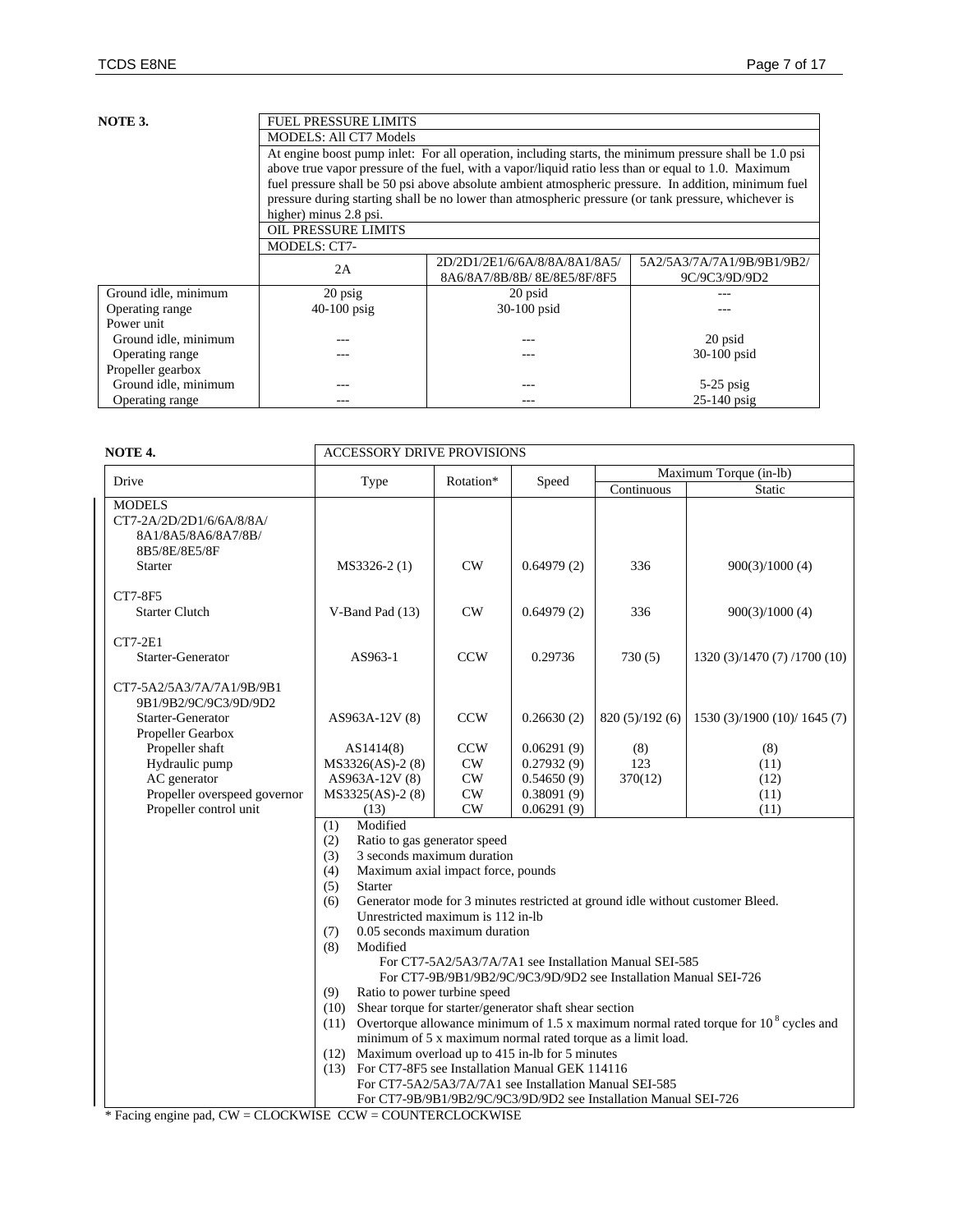**NOTE 5.** Engine ratings are based on calibrated test stand performance under the following conditions:

CT7-2A/2D/2D1/6/6A/ 8/8A/8A5/8A6/8A7/8B/<br>8B5/8E/8E5/8F/8F5/8A1

8B5/8E/8E5/8F/8F5/8A1 Static sea level standard conditions of 59°F and 29.92 inches Hg.

GE Aviation air inlet, GE Aviation P/N 1076662-542 (CT7-2A/2D/2D1) or P/N 17A132-505 (CT7-8/8A/8A1/ 8A5/8A6/8A7-8B/8B5/8E/8E5/8F/8F5), and shaft shield, P/N 17A132-506 or GE Aviation P/N 1076662-486 (CT7-6/6A), and shaft shield, GE Aviation P/N 1076662-592. CT7-8F5 outer bellmouth adapter, P/N 17A210-005, and inner bellmouth adapter, P/N 17A210-004.

No external air bleed for aircraft accessories.

Exhaust configuration as defined by GE Aviation P/N 1076662-524 or P/N 1076662-554 (CT7-8/8A/8A1/8A5/8A6/8A7/8B/8B5/8E/8E5/8F/8F5).

No anti-icing airflow.

The following engine performance decks are the prime source of engine performance data throughout the flight envelope:

Power ratings for the CT7-8A/8A1/8A6/8A7/8E/8F5 are based on operating in test cell mode (engine capabilities), which disables the EECU torque limiting corresponding to the rotorcraft capabilities. In their respective rotorcraft installations, the EECU applies torque limits of:

| CT7-8A/8A1/8A6/8A7 |       |       |         |       |         |
|--------------------|-------|-------|---------|-------|---------|
|                    | 8A    | 8A1   | 8A6     | 8A7   |         |
| 30-Second OEI      | 673.4 | 701.8 | 698.4   | 698.4 | $ft-lb$ |
| 2-Minute OEI       | 598.6 | 603.6 | 598.6   | 698.4 | $ft-lb$ |
| Continuous OEI     | 598.6 | 603.6 | 598.6   | 653.5 | $ft-lb$ |
| Normal Takeoff     | 548.7 | 553.2 | 548.7   | 568.2 | $ft-lb$ |
| CT7-8E/8F5         |       |       |         |       |         |
|                    | 8E    | 8F5   |         |       |         |
| 30-Second OEI      | 564.0 | N/A   | ft-lb   |       |         |
| 2-Minute OEI       | 564.0 | 602.0 | ft-lb   |       |         |
| Continuous OEI     | 564.0 | N/A   | ft-lb   |       |         |
| AEO                | 467.9 | 602.0 | $ft-lb$ |       |         |
|                    |       |       |         |       |         |

CT7-5A2/7A Static sea level standard conditions of 59°F and 29.92 inches Hg.

No inlet system loss, no anti-icing, no customer bleed or power extraction.

Exhaust system specified per Note 36 on the installation drawing.

Engine performance decks 85151 (CT7-5A2) and 84129 (CT7-7A) summarize performance data.

CT7-5A2 takeoff flat rated to 93°F, maximum continuous flat rated to 95°F.

CT7-7A takeoff flat rated to 91°F, maximum continuous flat rated to 86°F.

<sup>83102 (</sup>CT7-2A) 85163 (CT7-2D/2D1) 93093 (CT7-6/6A) L0078C (CT7-8) L0078S (CT7-8A) L0091F (CT7-8A1) L0081I (CT7-8A5) L0096E (CT7-8A6) L0096G (CT7-8A7) L0081F (CT7-8B) L0081J (CT7-8B5) L0081G (CT7-8E L0081K (CT7-8E5) L0081H (CT7-8F) L0091W (CT7-8F5)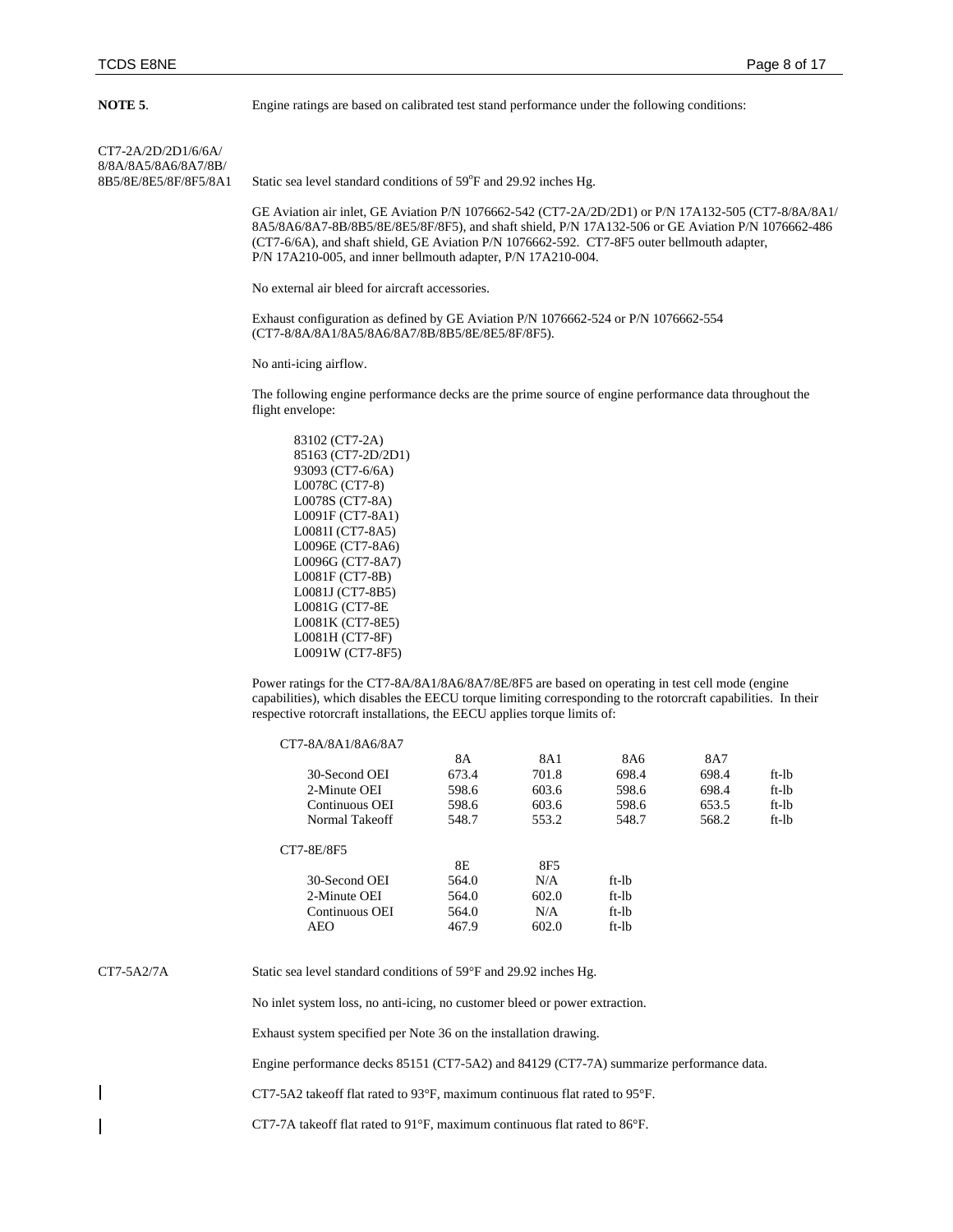| CT7-5A3/7A1                      | Static sea level standard conditions of 59°F and 29.92 inches Hg.                                                                                                                                                                                                             |                                                                                                                                                                                                                                                                |  |  |  |  |  |  |
|----------------------------------|-------------------------------------------------------------------------------------------------------------------------------------------------------------------------------------------------------------------------------------------------------------------------------|----------------------------------------------------------------------------------------------------------------------------------------------------------------------------------------------------------------------------------------------------------------|--|--|--|--|--|--|
|                                  | No inlet system loss, no anti-icing, no customer bleed or power extraction.                                                                                                                                                                                                   |                                                                                                                                                                                                                                                                |  |  |  |  |  |  |
|                                  | Exhaust system specified per Note 36 on the installation drawing.                                                                                                                                                                                                             |                                                                                                                                                                                                                                                                |  |  |  |  |  |  |
|                                  |                                                                                                                                                                                                                                                                               | Engine performance decks 88271 (CT7-5A3), 88270 (CT7-7A1) summarize performance data.                                                                                                                                                                          |  |  |  |  |  |  |
|                                  | rated to 95°F.                                                                                                                                                                                                                                                                | CT7-5A3 maximum takeoff flat rated to 93°F, normal takeoff flat rated to 93°F, maximum continuous flat                                                                                                                                                         |  |  |  |  |  |  |
|                                  |                                                                                                                                                                                                                                                                               | CT7-7A1 takeoff flat rated to 97°F, maximum continuous flat rated to 86°F.                                                                                                                                                                                     |  |  |  |  |  |  |
| CT7-9B/9B1/9B2/9C/<br>9C3/9D/9D2 | Static sea level standard conditions of 59°F and 29.92 inches Hg.                                                                                                                                                                                                             |                                                                                                                                                                                                                                                                |  |  |  |  |  |  |
|                                  |                                                                                                                                                                                                                                                                               | No inlet system loss, no anti-icing, no customer bleed or power extraction.                                                                                                                                                                                    |  |  |  |  |  |  |
|                                  |                                                                                                                                                                                                                                                                               | Exhaust system specified per Note 36 on the installation drawing.                                                                                                                                                                                              |  |  |  |  |  |  |
|                                  | The following engine performance decks summarize the data:                                                                                                                                                                                                                    |                                                                                                                                                                                                                                                                |  |  |  |  |  |  |
|                                  | CT7-9B<br><b>CT7-9C</b><br>CT7-9C3<br>CT7-9D<br>CT7-9B1/9B2/9D2                                                                                                                                                                                                               | 88250A, 88250B (1)<br>88252A<br>95031A<br>92060A<br>There are no current applications for these engine models. Engine<br>performance decks and associated documentation will be submitted to the<br>FAA for approval when an application has been established. |  |  |  |  |  |  |
|                                  | (1) Alternate performance defined by 88250B applies to CT7-9B engines that comply with GE<br>Service Bulletin 73-0046. The Service Bulletin configures the CT7-9B engine with an alternate<br>fuel control that is capable of increased fuel flow at high throttle positions. |                                                                                                                                                                                                                                                                |  |  |  |  |  |  |
|                                  | CT7-9B maximum takeoff flat rated to 93°F, normal takeoff flat rated to 93°F, maximum continuous flat rated<br>to $91^\circ F$ .                                                                                                                                              |                                                                                                                                                                                                                                                                |  |  |  |  |  |  |
|                                  | rated to 91°F.                                                                                                                                                                                                                                                                | CT7-9B1 maximum takeoff flat rated to 84°F, normal takeoff flat rated to 93°F, maximum continuous flat                                                                                                                                                         |  |  |  |  |  |  |
|                                  | rated to 91°F.                                                                                                                                                                                                                                                                | CT7-9B2 maximum takeoff flat rated to 93°F, normal takeoff flat rated to 93°F, maximum continuous flat                                                                                                                                                         |  |  |  |  |  |  |
|                                  | rated to 106°F.                                                                                                                                                                                                                                                               | CT7-9C maximum takeoff flat rated to 95°F, normal takeoff flat rated to 106°F, maximum continuous flat                                                                                                                                                         |  |  |  |  |  |  |
|                                  | rated to 106°F.                                                                                                                                                                                                                                                               | CT7-9C3 maximum takeoff flat rated to 101°F, normal takeoff flat rated to 101°F, maximum continuous flat                                                                                                                                                       |  |  |  |  |  |  |
|                                  | to $97^{\circ}$ F.                                                                                                                                                                                                                                                            | CT7-9D maximum takeoff flat rated to 86°F, normal takeoff flat rated to 91°F, maximum continuous flat rated                                                                                                                                                    |  |  |  |  |  |  |
|                                  | flat rated to 97°F.                                                                                                                                                                                                                                                           | CT7-9D2 maximum takeoff flat rated to 93°F 34°C, normal takeoff flat rated to 93°F, maximum continuous                                                                                                                                                         |  |  |  |  |  |  |
| $CT7-2E1$                        |                                                                                                                                                                                                                                                                               | Static sea level standard conditions of 59°F and 29.92 inches Hg.                                                                                                                                                                                              |  |  |  |  |  |  |
|                                  |                                                                                                                                                                                                                                                                               | GE Aviation P/N 1076662-542 air inlet, and GE Aviation P/N 1076662-592 shaft shield.                                                                                                                                                                           |  |  |  |  |  |  |
|                                  |                                                                                                                                                                                                                                                                               | No inlet system loss, anti-icing airflow, customer bleed airflow or power extraction.                                                                                                                                                                          |  |  |  |  |  |  |
|                                  | Exhaust configuration as defined by GE Aviation P/N 1076662-524 or P/N 1076662-554.                                                                                                                                                                                           |                                                                                                                                                                                                                                                                |  |  |  |  |  |  |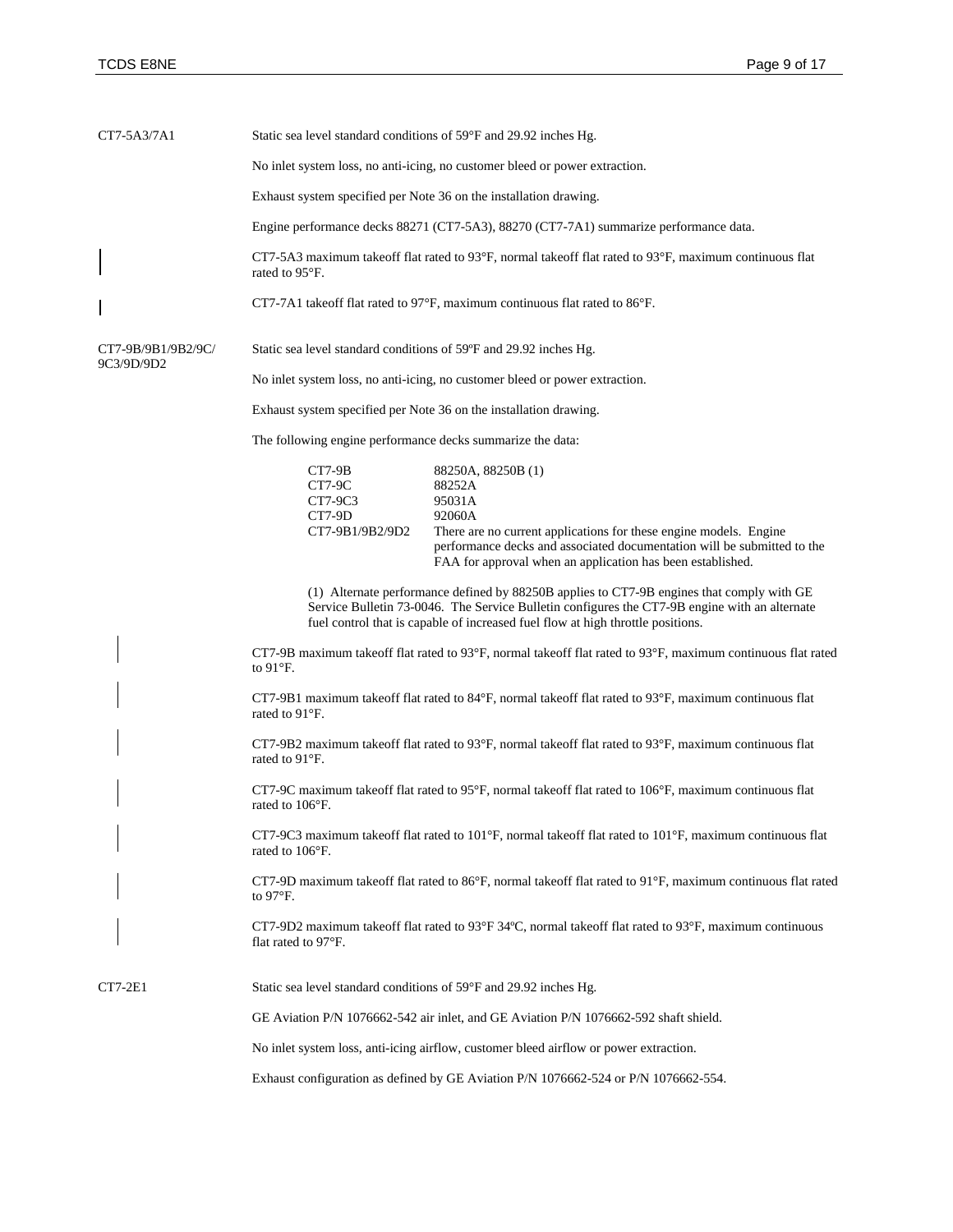Power ratings for the CT7-2E1 are based on operating in test cell mode (engine capabilities), which disables the EECU torque limiting corresponding to the rotorcraft capabilities. In its rotorcraft installation, the EECU applies torque limits of:

| 30-minute      | $355.5$ ft-lb |
|----------------|---------------|
| 30-Second OEI  | $502.7$ ft-lb |
| 2-Minute OEI   | 475.1 ft-lb   |
| Continuous OEI | $413.8$ ft-lb |

Engine performance deck L0096Z is the prime source of engine performance data throughout the flight envelope.

## **NOTE 6**.

 $\begin{array}{c} \hline \end{array}$ 

| CT7-2A/2D/2D1/2E1/6/<br>6A/8/8A/8A1/8A5/<br>8A6/8A7/8B/8B5/<br>8E/8E5/8F | Maximum permissible customer air bleed extraction is 6.5 percent.                                                                                                                                                                                                                                                                                                                                                             |
|--------------------------------------------------------------------------|-------------------------------------------------------------------------------------------------------------------------------------------------------------------------------------------------------------------------------------------------------------------------------------------------------------------------------------------------------------------------------------------------------------------------------|
| CT7-8F5                                                                  | Maximum permissible customer air bleed extraction is 4.0 percent.                                                                                                                                                                                                                                                                                                                                                             |
| CT7-5A2/5A3/7A/7A1                                                       | Customer bleed air is provided through two bleed ports (mid-compressor and compressor discharge). At the<br>mid-compressor port, maximum allowable bleed (no engine anti-icing airflow) is 6.5 percent. Maximum<br>allowable bleed airflow at the compressor discharge bleed port is approximately 8 percent in flight and<br>12 percent while in APU mode. See CT7-5A2/5A3/7A/7A1 Installation Manual SEI-585.               |
| CT7-9B/9B1/9B2/9C/<br>9C3/9D/9D2                                         | Customer bleed air is provided through two bleed ports (mid-compressor and compressor discharge). At the<br>mid-compressor bleed port, maximum allowable bleed (no engine anti-ice airflow) is 6.5 percent. Maximum<br>allowable bleed airflow at the compressor discharge bleed port is approximately 8 percent in flight and<br>12 percent while in APU mode. See CT7-9B/9B1/9B2/9C/9C3/9D/9D2 Installation Manual SEI-726. |

| NOTE 7.            |           | POWER TURBINE OPERATING RANGE (rpm) |        |          |        |        |        |        |        |        |
|--------------------|-----------|-------------------------------------|--------|----------|--------|--------|--------|--------|--------|--------|
|                    |           | MODELS: CT7-                        |        |          |        |        |        |        |        |        |
|                    | 2A/2D/2D1 | 2E1                                 | 6/6A   | 8/8A/8A5 | 8A1    | 8A6    | 8A7    | 8B/8B5 | 8E/8E5 | 8F/8F5 |
| Transient (12 sec) | 22,500    | 23,100                              | 25,300 | 24.350   | 24.350 | 24.350 | 24.350 | 24.350 | 24,350 | 24.350 |
| Maximum continuous | 21,000    | 22,000                              | 22,200 | 22,200   | 22,200 | 22,200 | 22,200 | 22,200 | 22,200 | 22,200 |
| Maximum governing  | 21,000    | 22,000                              | 21,000 | 21.945   | 21.527 | 21.527 | 21,527 | 21.527 | 21.527 | 21.527 |
| Nominal            | 21,000    | 21,000                              | 20.463 | 21.945   | 21.527 | 21,945 | 21,527 | 20,900 | 20,872 | 20.841 |
| Minimum governing  | 19.000    | 19.000                              | 18.200 | 19.855   | 19.855 | 19.855 | 19.855 | 19.855 | 19.855 | 19,855 |

|                    | <b>POWER TURBINE</b>     |                                              |  |  |
|--------------------|--------------------------|----------------------------------------------|--|--|
|                    |                          | <b>OPERATING RANGE (rpm)</b>                 |  |  |
|                    |                          | <b>MODELS: CT7-</b>                          |  |  |
|                    | 5A2/5A3/<br>7A/7A1       | 9B/9B1/9B2/<br>9C/9C3/9D/<br>9D <sub>2</sub> |  |  |
| Transient (12 sec) | 25,240                   | 25,240                                       |  |  |
| Maximum continuous | 1,396(1)                 | 22,200                                       |  |  |
| Maximum governing  |                          |                                              |  |  |
| Nominal rating     | 1,384(1)                 | 20.841                                       |  |  |
| Minimum governing  | 970                      | 19.855                                       |  |  |
|                    |                          | (1) Output for these turboprop               |  |  |
|                    |                          | models is specified as propeller             |  |  |
|                    | speed (gear reduced Np). |                                              |  |  |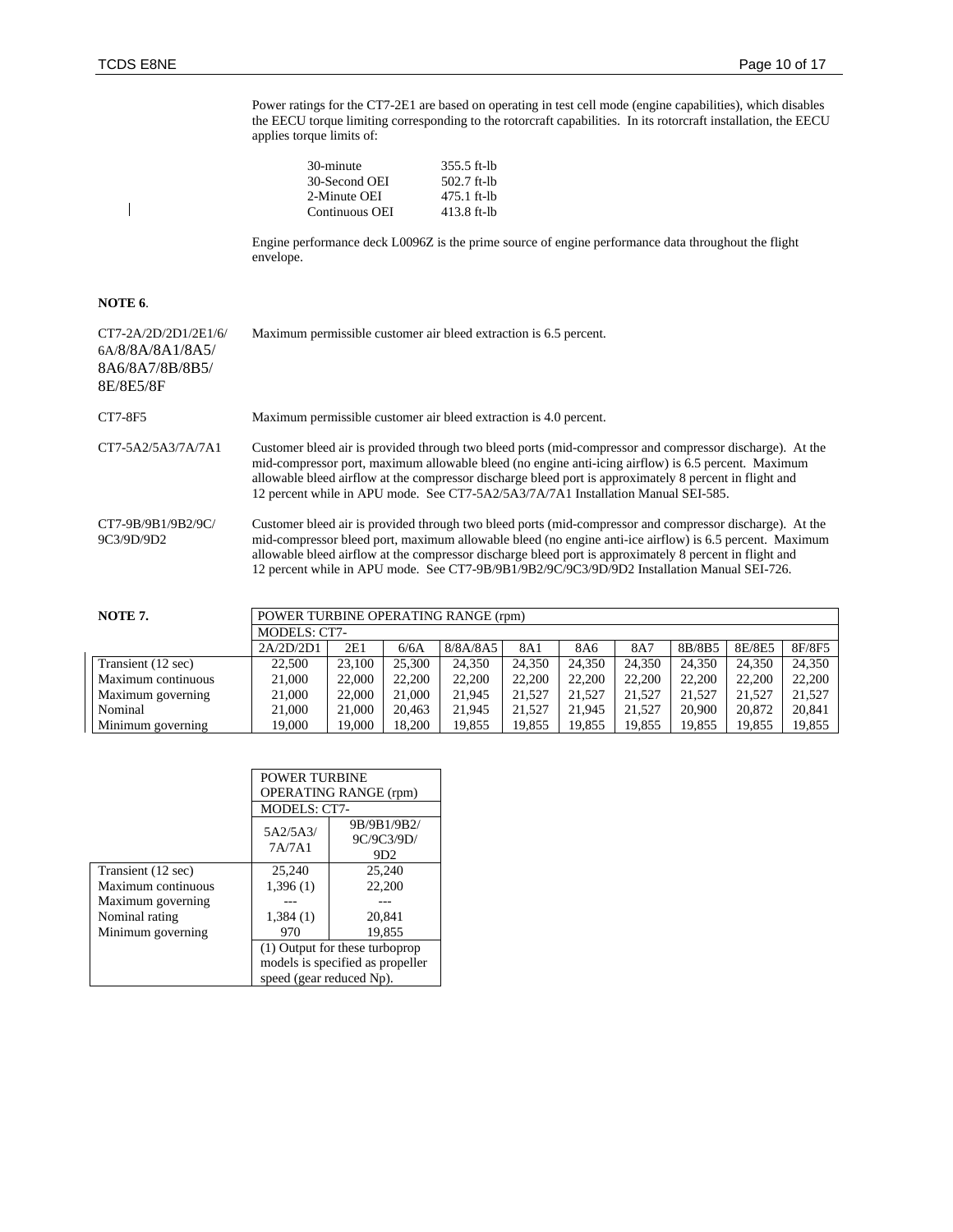| NOTE 8.                     | POWER TURBINE SHAFT TOROUE LIMITS (ft-lb)                                                      |              |       |       |                                                                                                                      |         |                 |       |       |        |                    |
|-----------------------------|------------------------------------------------------------------------------------------------|--------------|-------|-------|----------------------------------------------------------------------------------------------------------------------|---------|-----------------|-------|-------|--------|--------------------|
|                             |                                                                                                | MODELS: CT7- |       |       |                                                                                                                      |         |                 |       |       |        |                    |
|                             | 2A/2D/                                                                                         | 2E1          | 6/6A  | 8     | 8A/8A1/<br>8A5/8B/                                                                                                   | 8A6/8A7 | 8F <sub>5</sub> | 5A2   | 5A3   | 7A/7A1 | 9B/9B1/<br>9B2/9C/ |
|                             | 2D1                                                                                            |              |       |       | 8B5/8E/<br>8E5/8F                                                                                                    |         |                 |       |       |        | 9C3/9D/<br>9D2     |
| 30-second OEI               | $- - -$                                                                                        | ---          | ---   | 676   | 702                                                                                                                  | 734     | 734             | $---$ | ---   | ---    | ---                |
| 2-minute OEI                |                                                                                                | ---          | ---   | 636   | 660                                                                                                                  | 702     | 660             | ---   |       | ---    | ---                |
| Flat 30-second/2-minute OEI | $---$                                                                                          | 575          | ---   |       |                                                                                                                      | ---     |                 | ---   | ---   | ---    | ---                |
| $2\frac{1}{2}$ -minute OEI  | ---                                                                                            | ---          | 560   | $---$ | ---                                                                                                                  | ---     |                 | ---   | ---   | ---    | ---                |
| 30-minute OEI               | 500                                                                                            | $---$        | $---$ | 604   | ---                                                                                                                  | ---     | ---             | $---$ | ---   | ---    | $---$              |
| Continuous OEI              | $---$                                                                                          | 515          | 547   | $---$ | 640                                                                                                                  | 660     | 640             | $---$ | ---   | ---    | $---$              |
| Normal takeoff (5 min)      | 500                                                                                            | 515          | 547   | 603   | 660                                                                                                                  | 676     | 660             | 420   | 404   | 413    | 510                |
| Maximum takeoff (5 min)     | ---                                                                                            | ---          | ---   | $ -$  | $---$                                                                                                                | ---     | $---$           | $---$ | 433   | 433    | 510                |
| 30-minute                   | ---                                                                                            | ---          | ---   | 574   | 640                                                                                                                  | 660     | 640             | $---$ | $---$ | ---    | ---                |
| Maximum continuous          | 450                                                                                            | 490          | 488   | 525   | 610                                                                                                                  | 610     | 610             | 389   | 389   | 389    | 460                |
| Transient (12 sec)          | 700                                                                                            | 545          | 700   | 638   | 777                                                                                                                  | 777     | 777             | 500   | 500   | 500    | 600                |
| NOTE 9.                     |                                                                                                |              |       |       | All engine models meet FAA requirements for operation in icing conditions. At temperature minus 4 <sup>o</sup> F and |         |                 |       |       |        |                    |
|                             |                                                                                                |              |       |       | below engine gas generator speed must be maintained at or above the physical speed defined on Figure A-5             |         |                 |       |       |        |                    |
|                             |                                                                                                |              |       |       | SEI-520 Installation Manual (CT7-2A), SEI-692 Installation Manual (CT7-2D/2D1), SEI-693 Installation                 |         |                 |       |       |        |                    |
|                             | Manual (CT7-6/6A). The CT7-                                                                    |              |       |       |                                                                                                                      |         |                 |       |       |        |                    |
|                             | 2E1/5A2/5A3/7A/7A1/8/8A/8A1/8A5/8A6/8A7/8B/8B5/8E/8E5/8F/8F5/9B/9B1/9B2/ 9C/ 9C3/9D/9D2 engine |              |       |       |                                                                                                                      |         |                 |       |       |        |                    |
|                             |                                                                                                |              |       |       | models have no anti-icing operational restrictions in their normal operating ranges.                                 |         |                 |       |       |        |                    |

**NOTE 10.** If an Ng (NOTE 1), T4.5/ITT (NOTE 2), Np (NOTE 7), or Torque (NOTE 8) limit for the engine has been exceeded, or if an associated time-limitation has been exceeded, e.g. 12 seconds, 5 minutes, etc., the engine must be inspected per GE Aviation Maintenance Manual:

> SEI-570 (CT7-2A/2D/2D1/2E1) SEI-695 (CT7-6/6A) SEI-576 (CT7-5A2/5A3/7A/7A1/9B/9B1/9B2/9C/9C3/9D/9D2) GEK 105159 (CT7-8/8A/8A1/8A5/8A6/8A7/8B/8B5/8E/8E5/8F/8F5).

In addition, if propeller shaft speed has exceeded 1,588 rpm for more than 12 seconds, the CT7-5A2/5A3/7A/7A1/9B/9B1/9B2/9C/9C3/9D/9D2 turboprop engine must be inspected per SEI-576.

**NOTE 11.** SEA LEVEL STATIC POWER LIMITS BELOW 59°F

|                                                                                |                                                                                                                                                                                                                                                                            |                                                                             | These ratings and the limitations on the usage of them are defined in Title 14, Code of Federal Regulations (14 CFR). |                                                 |
|--------------------------------------------------------------------------------|----------------------------------------------------------------------------------------------------------------------------------------------------------------------------------------------------------------------------------------------------------------------------|-----------------------------------------------------------------------------|-----------------------------------------------------------------------------------------------------------------------|-------------------------------------------------|
|                                                                                | MODELS: CT7-                                                                                                                                                                                                                                                               |                                                                             |                                                                                                                       |                                                 |
|                                                                                | 2A/2D/2D1                                                                                                                                                                                                                                                                  | 2E1                                                                         | 6/6A                                                                                                                  | 5A2/5A3/7A/7A1/<br>9B/9B1/9B2/9C/<br>9C3/9D/9D2 |
| Flat 30-second/<br>2-minute OEI                                                | ---                                                                                                                                                                                                                                                                        | Decreases linearly to<br>1922 shp at $-58^{\circ}$ F                        | $---$                                                                                                                 |                                                 |
| $2\frac{1}{2}$ -minute OEI                                                     | Increases linearly to<br>1,748 shp at $32^{\circ}$ F.<br>For characteristics below<br>$32^{\circ}$ F, refer to Performance<br>Bulletin, SEI-601.                                                                                                                           | ---                                                                         | Increase Linearly to<br>2,173 shp at $-65^{\circ}$ F.                                                                 | $---$                                           |
| Normal takeoff,<br>Maximum takeoff.<br>30-minute OEI and<br>Continuous OEI (1) | Increases linearly to<br>1,722 shp at $32^{\circ}$ F; increases<br>linearly to 1,738 shp at<br>$23^{\circ}$ F.<br>For characteristics below<br>23 <sup>o</sup> F, refer to Performance<br>Bulletin, SEI-601.                                                               | Flat rated to -20°F,<br>decreases linearly to<br>1922 shp at $-58^{\circ}F$ | Increase linearly to<br>2,131 shp at $-36^{\circ}$ F, then<br>flat rated to $-65^{\circ}F$                            | Flat rated to -65°F.                            |
| Maximum<br>continuous<br>(1)                                                   | Increases linearly to<br>1,724 shp at $23^{\circ}$ F, increase<br>linearly to 1,730 shp at<br>$18^{\circ}$ F.<br>For characteristics below<br>18 <sup>°</sup> F, refer to Performance<br>Bulletin, SEI-601.<br>CT7-2E1 has normal takeoff and continuous OEI ratings only. | Flat rated to -58°F                                                         | Increase linearly to<br>1,901 shp at $-43^{\circ}$ F, then<br>flat rated to -65°F.                                    | Flat rated to -65°F.                            |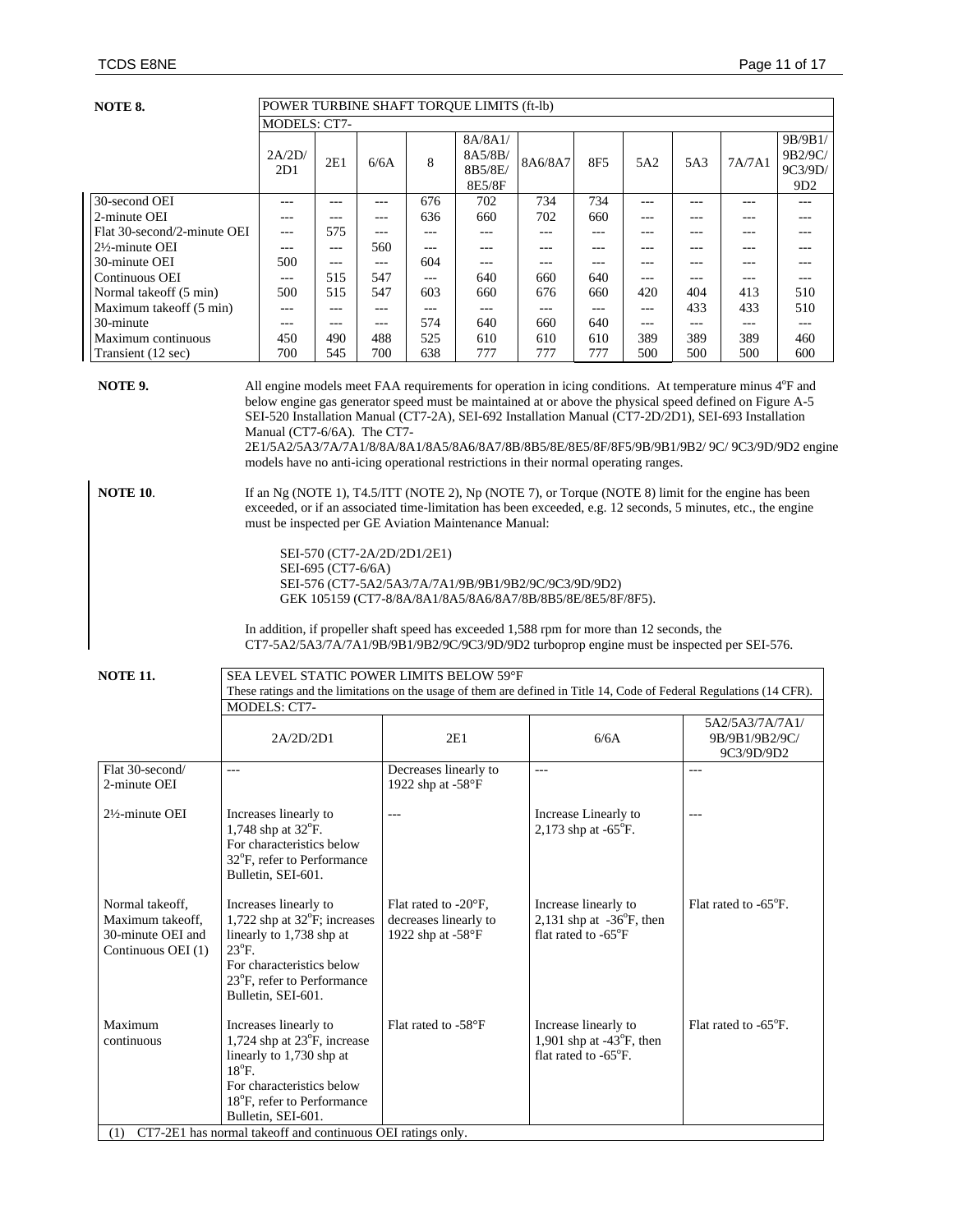| <b>NOTE 11. -</b>     | <b>SEA LEVEL STATIC POWER LIMITS BELOW 59°F</b>                                    |                                   |                                |                                   |                                   |
|-----------------------|------------------------------------------------------------------------------------|-----------------------------------|--------------------------------|-----------------------------------|-----------------------------------|
| <b>Continued</b>      | These ratings and the limitations on the usage of them are defined in 14 CFR.      |                                   |                                |                                   |                                   |
|                       | <b>MODELS: CT7-</b>                                                                |                                   |                                |                                   |                                   |
|                       | 8                                                                                  | 8A                                | 8A1                            | 8A5                               | 8A6/8A7                           |
| 30-second OEI         | Increase linearly to                                                               | Increase linearly to              | Flat to $-46^{\circ}$ F, then  | Flat to $-56^{\circ}$ F, then     | Flat rated to $-65^{\circ}$ F.    |
|                       | $2675$ shp at $47^{\circ}$ F,                                                      | 2750 shp at $51^{\circ}$ F,       | decreasing to 2636             | decreasing to 2662                |                                   |
|                       | then flat to $-57^{\circ}F$ ,                                                      | then flat to $-36^{\circ}$ F,     | shp at $-65^{\circ}$ F.        | shp at $-65^{\circ}$ F.           |                                   |
|                       | decreasing linearly                                                                | decreasing linearly               |                                |                                   |                                   |
|                       | to 2644 shp at $-65^{\circ}$ F.                                                    | to 2645 shp at $-65^{\circ}$ F.   |                                |                                   |                                   |
| 2-minute OEI          | Flat rated to $-65^{\circ}$ F.                                                     | Flat rated to -65 <sup>°</sup> F. | Flat rated to $-65^{\circ}$ F. | Flat rated to -65 <sup>o</sup> F. | Flat rated to -65 <sup>°</sup> F. |
| Continuous OEI        |                                                                                    | Flat rated to -65°F.              | Flat rated to $-65^{\circ}$ F. | Flat rated to $-65^{\circ}$ F.    | Flat rated to $-65^{\circ}$ F.    |
| 30-minute OEI         | Flat rated to $-65^{\circ}$ F.                                                     |                                   |                                |                                   |                                   |
| Normal takeoff        | Flat rated to $-65^{\circ}$ F.                                                     | Flat rated to -65 <sup>°</sup> F. | Flat rated to $-65^{\circ}$ F. | Flat rated to -65 <sup>o</sup> F. | Flat rated to $-65^{\circ}$ F.    |
| 30-minute             | Flat rated to $-65^{\circ}$ F.                                                     | Flat rated to -65 <sup>°</sup> F. | Flat rated to $-65^{\circ}$ F. | Flat rated to -65 <sup>o</sup> F. | Flat rated to -65 <sup>°</sup> F. |
| Maximum<br>continuous | Increase linearly to<br>2110 shp at $53^{\circ}F$ ,<br>then flat rated to<br>-65°F | Flat rated to -65 <sup>°</sup> F. | Flat rated to $-65^{\circ}$ F. | Flat rated to -65 <sup>o</sup> F. | Flat rated to $-65^{\circ}$ F.    |

| <b>NOTE 11. -</b><br><b>Continued</b> | SEA LEVEL STATIC POWER LIMITS BELOW 59°F<br>These ratings and the limitations on the usage of them are defined in 14 CFR. |                                |                                |                                |                                |
|---------------------------------------|---------------------------------------------------------------------------------------------------------------------------|--------------------------------|--------------------------------|--------------------------------|--------------------------------|
|                                       | <b>MODELS: CT7-</b>                                                                                                       |                                |                                |                                |                                |
|                                       | 8B                                                                                                                        | 8B5/8E5                        | 8E                             | 8F                             | 8F5                            |
| 30-second OEI                         | Flat to $-39^{\circ}$ F, then                                                                                             | Flat to $-36^{\circ}$ F, then  | Flat to $-44^{\circ}$ F, then  | Flat rated to                  | Flat rated to                  |
|                                       | decreasing to                                                                                                             | decreasing to                  | decreasing to                  | $-65^{\circ}$ F.               | $-40^{\circ}$ F.               |
|                                       | 2645 shp at $-65^{\circ}$ F.                                                                                              | 2662 shp at $-65^{\circ}$ F.   | 2656 shp at $-65^{\circ}$ F.   |                                |                                |
| 2-minute OEI                          | Flat rated to $-65^{\circ}$ F.                                                                                            | Flat rated to $-65^{\circ}$ F. | Flat rated to $-65^{\circ}$ F. | Flat rated to $-65^{\circ}$ F. | Flat rated to $-40^{\circ}$ F. |
| Continuous OEI                        | Flat rated to $-65^{\circ}$ F.                                                                                            | Flat rated to $-65^{\circ}$ F. | Flat rated to $-65^{\circ}$ F. | Flat rated to $-65^{\circ}$ F. | Flat rated to $-40^{\circ}$ F. |
| 30-minute OEI                         |                                                                                                                           |                                |                                |                                |                                |
| Normal takeoff                        | Flat rated to $-65^{\circ}$ F.                                                                                            | Flat rated to $-65^{\circ}$ F. | Flat rated to $-65^{\circ}$ F. | Flat rated to $-65^{\circ}$ F. | Flat rated to $-40^{\circ}$ F. |
| 30-minute                             | Flat rated to $-65^{\circ}$ F.                                                                                            | Flat rated to $-65^{\circ}$ F. | Flat rated to $-65^{\circ}$ F. | Flat rated to $-65^{\circ}$ F. | Flat rated to $-40^{\circ}$ F. |
| Maximum<br>continuous                 | Flat rated to $-65^{\circ}$ F.                                                                                            | Flat rated to $-65^{\circ}$ F. | Flat rated to $-65^{\circ}$ F. | Flat rated to $-65^{\circ}$ F. | Flat rated to $-40^{\circ}$ F. |

**NOTE 12.** The following optional additive may be used in approved fuels (all models):

Phillips PFA-55-MB or anti-icing additives to specification MIL-1-27686 at a concentration not in excess of 0.15% by volume.

**NOTE 13.** Life limits, established for critical rotating components, are published in the following GE Aviation Maintenance Manuals Chapter 5:

> SEI-570 (CT7-2A/2D/2D1/2E1) SEI-695 (CT7-6/6A) GEK 105159 (CT7-8/8A/8A1/8A5/8A6/8A7/8B/8B5/8E/8E5/8F/8F5) SEI-576 (CT7-5A2/5A3/7A/7A1/9B/9B1/9B2/9C/9C3/9D /9D2)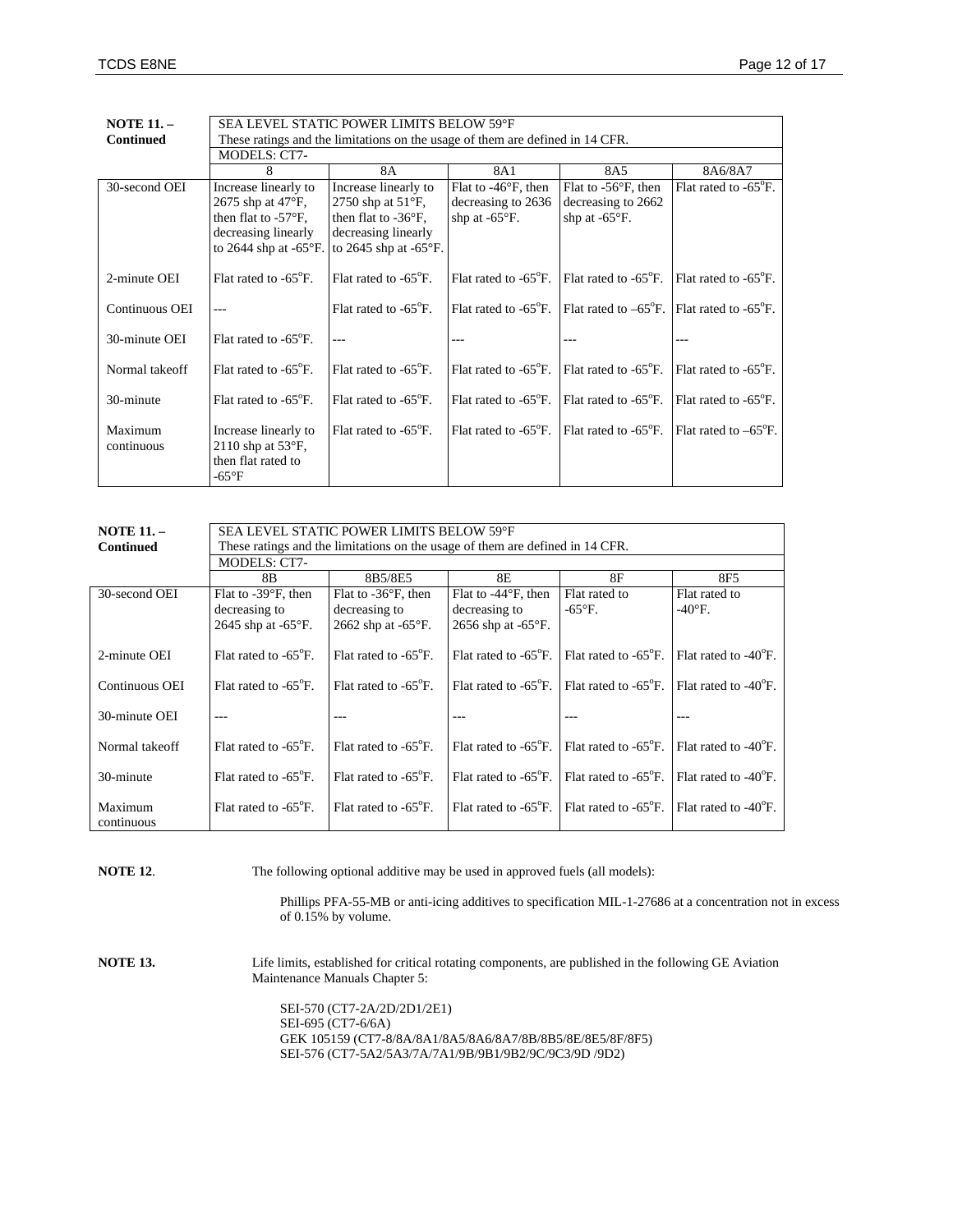**NOTE 14.** Recommended maintenance inspection intervals are published in the following GE Aviation publications:

Service Bulletin No. (CT7-TS) 72-1 (CT7-2A/2D/2D1) Service Bulletin No. (CT7-TS) 72-9 (CT7-6/6A) Service Bulletin No. (CT7-TP) 72-02 (CT7-5A2/5A3/7A/7A1/9B/9B1/9B2/9C/9C3/9D/9D2) GEK 105159 (CT7-8/8A/8A1/8A5/8A6/8A7/8B/8B5/8E/8E5/8F/8F5) SEI-570 (CT7-2E1).

**NOTE 15.** The following engine components provide means to satisfy the indicated

|                                           | how the vaging components provide means to sams ;<br>requirements of the 14 CFR Part shown.                                                                  |                                                                                                                                                              |                                                                                                                                                           |  |
|-------------------------------------------|--------------------------------------------------------------------------------------------------------------------------------------------------------------|--------------------------------------------------------------------------------------------------------------------------------------------------------------|-----------------------------------------------------------------------------------------------------------------------------------------------------------|--|
|                                           | 2A/2D/2D1/6/6A,<br>14 CFR 29<br>(Part 29 Amendment 13)                                                                                                       | 2E1/8/8A/8A1/8A5/8A6/<br>8A7/8B/8B5/8E/8E5/8F/<br>8F5.<br>(Part 29 Amendment 46)                                                                             | 5A2/5A3/7A/7A1/9B/9B<br>1/9B2/9C/9C3/9D/9D2,<br>(Part 25 Amendment 43)                                                                                    |  |
| Fuel filter<br>(1)                        | 29.997(a),(b),(c),(d)<br>29.1305 (a)(17) $*$                                                                                                                 | 29.997(a),(b),(c),(d)<br>29.1305 (a)(18) $*$                                                                                                                 | 25.997(a)(b)(c)(d)<br>$25.1305(c)(6)$ *                                                                                                                   |  |
| Oil tank<br>(2)                           | 29.1011(a)<br>29.1013(a)<br>29.1013(b)(1)(3)<br>29.1013(c)(1)(2)(3)<br>29.1013(d)(1)(2)<br>29.1013(e)<br>29.1015(a)(b)<br>29.1189(a)(2)<br>$29.1305(a)(7)$ * | 29.1011(a)<br>29.1013(a)<br>29.1013(b)(1)(3)<br>29.1013(c)(1)(2)(3)<br>29.1013(d)(1)(2)<br>29.1013(e)<br>29.1015(a)(b)<br>29.1189(a)(2)<br>$29.1305(a)(8)$ * | 25.1011(a)<br>25.1013(a)<br>25.1013(b)(1)(3)<br>25.1013(c)(1)(2)<br>25.1013(d)(1)(2)<br>25.1013(e)<br>25.1015(a)(b)<br>25.1189(a)(2)<br>$25.1305(a)(3)$ * |  |
| Oil filter<br>(3)                         | 29.1019(a)(1)(2)(4)<br>$29.1019(a)(3)(5)$ *<br>$29.1305(a)(18)$ *                                                                                            | 29.1019(a)(1)(2)(4)<br>$29.1019(a)(3)(5)$ *<br>$29.1305(a)(19)$ *                                                                                            | 25.1019(a)(1)(2)(4)<br>$25.1019(a)(3)$ *<br>$25.1305(c)(7)$ *                                                                                             |  |
| Inlet particle<br>(4)<br>separator blower | 29.1461(c)                                                                                                                                                   | 29.1461(c)                                                                                                                                                   |                                                                                                                                                           |  |
| Ventilation<br>(5)                        | 29.831(b)                                                                                                                                                    | 29.831(b)                                                                                                                                                    | 25.831(b)                                                                                                                                                 |  |
|                                           |                                                                                                                                                              | * Means to satisfy the requirement are provided by the engine.                                                                                               |                                                                                                                                                           |  |

**NOTE 16.** a. The temperature value and/or or nacelle airflow requirements specified in Paragraph A-8 and A-9, or Table B-7 (CT7-2E1), of the Installation Manual must be met when installing the engine:

> SEI-520 (CT7-2A) SEI-692 (CT7-2D/2D1) GEK 112765 (CT7-2E1) SEI-693 (CT7-6/6A) SEI-866 (CT7-8/8A/8A1/8A5/8A6/8A7/8B/8B5/8E/8E5/8F) GEK 114116 (CT7-8F5)

b. The requirements specified in the Installation Manual must be met when installing the turboprop engine:

SEI-585 Paragraph A-9 (CT7-5A2/5A3/7A/7A1). SEI-726 Paragraph A-7 (CT7-9B/9B1/9B2/9C/9C3/9D/9D2)

Compliance with 14 CFR 33.17 Amendment 6 concerning ignition of leaking oil is obtained only when the above requirements are met.

**NOTE 17.** The following models incorporate the following general characteristics:

CT7-2A: Basic Model.

CT7-2D: Similar to CT7-2A but incorporates higher flow compressor and surface coatings to improve resistance to wear and corrosion.

CT7-2D1: Similar to CT7-2D but incorporates CT7-6/6A hot section.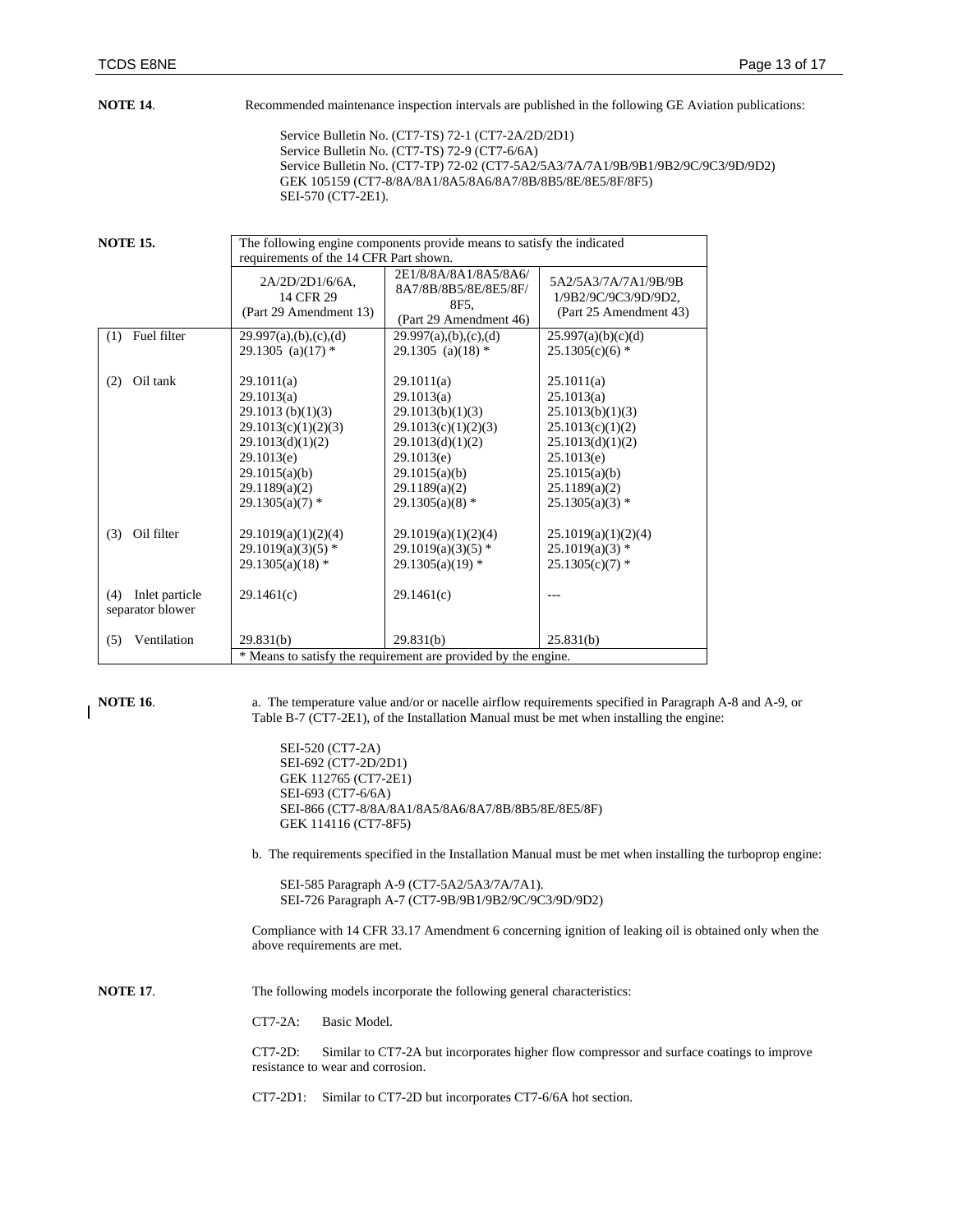|                 | Similar to CT7-2D1 but incorporates CT7-8 growth models improved durability hot section,<br>$CT7-2E1$ :<br>CT7-9 AGB and combustor, and FADEC control system                                                                                                                                                                                                                    |
|-----------------|---------------------------------------------------------------------------------------------------------------------------------------------------------------------------------------------------------------------------------------------------------------------------------------------------------------------------------------------------------------------------------|
|                 | CT7-6/6A: Similar to CT7-9B/9C except for turboshaft CT7-2 family inlet and exhaust frames.                                                                                                                                                                                                                                                                                     |
|                 | CT7-8:<br>Similar to CT7-6 except for increased airflow compressor, improved durability turbine and<br>FADEC based control.                                                                                                                                                                                                                                                     |
|                 | CT7-8A/8A1/8A5/8A6/8A7/8B/8B5/8E/8E5/8F/8F5: Similar to CT7-8 except for increased durability<br>turbine.                                                                                                                                                                                                                                                                       |
|                 | CT7-5A2/5A3/7A/7A1/9B/9B1/9B2/9C/9C3/9D/9D2: Turboprop power units are similar to turboshaft<br>engines with slightly increased airflows, a one-inch increase in power turbine rotor shaft length and associated<br>hardware changes. Turboprop engines incorporate a propeller gearbox coupled to the power unit by a drive<br>shaft housing and two interconnecting struts.   |
|                 | The turboprop models' propeller gearbox has the capability of being equipped with an optional propeller brake<br>assembly. The propeller brake when engaged stops propeller rotation while allowing the gas generator portion<br>of the engine to remain in operation as an auxiliary power unit (APU mode).                                                                    |
| <b>NOTE 18.</b> | The CT7-2A engine control system incorporates total torque limiting capability which limits total torque of a<br>twin engine installation to a combined output of approximately 615 ft-lb at rated output speed.                                                                                                                                                                |
| <b>NOTE 19.</b> | The CT7-1/2, T700/T1C, CT7-2B and T700/T2C engines were removed from Type Certificate No. E8NE on<br>May 28, 1981, January 15, 1982, May 18, 1983, and July 30, 1992, respectively, at the request of the type<br>certificate holder.                                                                                                                                           |
| <b>NOTE 20.</b> | This note has been deleted.                                                                                                                                                                                                                                                                                                                                                     |
| <b>NOTE 21.</b> | FOREIGN OBJECT INGESTION PROTECTION                                                                                                                                                                                                                                                                                                                                             |
|                 | The CT7 turboprop engine models (CT7-5A2/5A3/7A/7A1/9B/9B1/9B2/9C/9C3/9D/9D2) have substantiated<br>the ingestion requirements of 14 CFR 33.77 fitted with the following GE Aviation inlet duct reference<br>drawings:                                                                                                                                                          |
|                 | 17A133-912 and SK585500-121 Sheets 1, 2 and 3 (CT7-5A2/5A3/7A/7A1)<br>17A151-828 and 17A151-837 (CT7-9B/9B1/9B2/9C/9C3/9D/9D2)                                                                                                                                                                                                                                                  |
|                 | GE Aviation should be consulted regarding the aerodynamics and structural requirements of this feature.                                                                                                                                                                                                                                                                         |
|                 | The CT7-8F5 Engine shall be limited to aircraft installation in which it is shown that a bird cannot strike the<br>engine, be ingested into the engine, or adversely restrict airflow into the engine.                                                                                                                                                                          |
| <b>NOTE 22.</b> | CT7-5A2/5A3/7A/7A1/9B/9B1/9B2/9C/9C3/9D/9D2 propeller steady state avoidance ranges are 375-500 rpm<br>and 625-950 rpm.                                                                                                                                                                                                                                                         |
| <b>NOTE 23.</b> | CT7-5A2/5A3/7A/7A1/9B/9B1/9B2/9C/9C3/9D/9D2 engines can incorporate a propeller brake assembly as<br>optional equipment. Refer to CT7-5A2/5A3/7A/7A1 Installation Manual SEI-585 or CT7-9B/9B1/9B2/9C/<br>9C3/9D/9D2 Installation Manual SEI-726 for aircraft installation considerations. The aircraft propeller brake<br>system must preclude inadvertent brake applications. |
| <b>NOTE 24.</b> | All models meet the fuel venting and smoke requirements of 14 CFR Part 34, as amended by amendment 34-<br>4. CT7-2E1/8/8A/8A1/8A5/8A6/8A7/8B/8B5/8E/8E5/8F/8F5 models comply with 14 CFR Part 34, for fuel<br>venting only (14 CFR 34.11).                                                                                                                                      |
| <b>NOTE 25.</b> | Turboprop models (CT7-5A2/5A3/7A/7A1/9B/9B1/9B2/9C/9C3/9D/9D2) incorporate a constant torque<br>governing system including overtorque and overtemperature limiting features.                                                                                                                                                                                                    |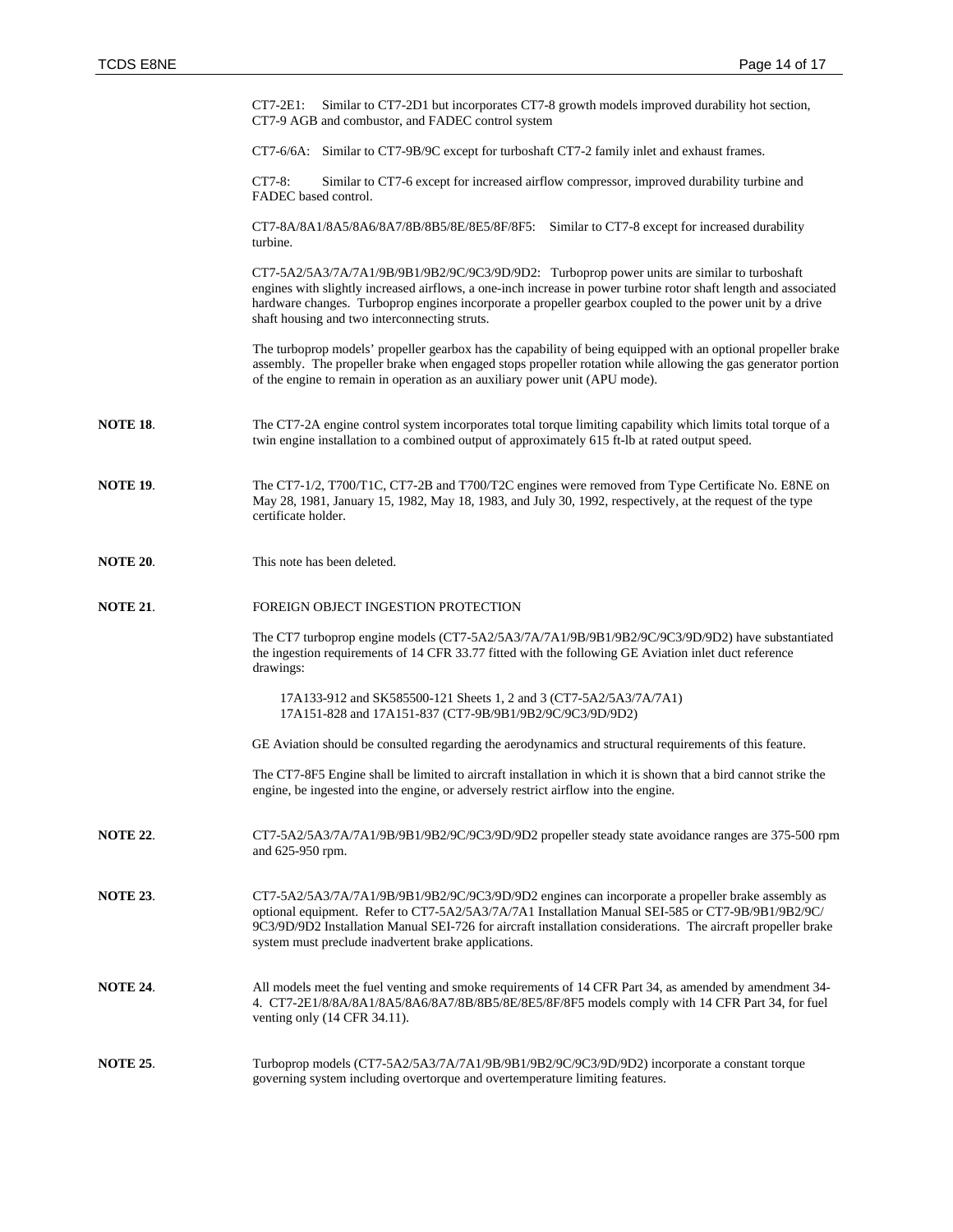| <b>NOTE 26.</b> | The CT7-7/7E/7E1 engines were removed from Type Certificate No. E8NE on November 26, 1985, at the<br>request of the type certificate holder. No CT7-7/7E/7E1 models are in existence.                                                                                                                                                                                       |
|-----------------|-----------------------------------------------------------------------------------------------------------------------------------------------------------------------------------------------------------------------------------------------------------------------------------------------------------------------------------------------------------------------------|
| <b>NOTE 27.</b> | The CT7-5A and the CT7-5A1 engines were removed from Type Certificate No. E8NE on October 2, 1986, at<br>the request of the type certificate holder. No CT7-5A/5A1 models are in existence.                                                                                                                                                                                 |
| <b>NOTE 28.</b> | For the CT7-9C model, the limits for gas generator speed (Ng, rpm) and power turbine inlet temperature<br>(T4.5/ITT) at normal takeoff power rating are further defined as follows:                                                                                                                                                                                         |
|                 | The Ng limit is 45,288 rpm when outside air temperature (OAT) is less than $95^{\circ}$ F. When OAT is<br>between 95°F and 106°F, the Ng limit varies linearly with OAT. When OAT is greater than 106°F the<br>Ng is 45,600 rpm.                                                                                                                                            |
|                 | The T4.5/ITT limit is 1690°F when OAT is less than 95°F. When OAT is between 95°F and 106°F, the<br>T4.5/ITT limit varies linearly with OAT from 1690°F to 1731°F. When OAT is greater than 106°F the<br>T4.5/ITT limit is 1742°F.                                                                                                                                          |
| <b>NOTE 29.</b> | Limits have been established for certain models with regard to Electromagnetic Interference (EMI) and<br>lightning. Refer to the Installation Manual for more detailed descriptions of EMI and lightning capabilities<br>and limits:                                                                                                                                        |
|                 | SEI-726 (CT7-9B/9B1/9B2/9C/9C3/9D/9D2)<br>SEI-866 (CT7-8/8A/8A1/8A5/8A6/8A7/8B/8B5/8E/8E5/8F)<br>GEK 114116 (CT7-8F5)<br>GEK112765 (CT7-2E1)                                                                                                                                                                                                                                |
| <b>NOTE 30.</b> | For the CT7-5A3/9B/9B1/9B2/9C/9C3/9D/9D2 models, the Normal Takeoff power, T4.5/ITT and Ng limits<br>are presented for the purpose of defining the maximum T4.5/ITT and Ng at which Normal Takeoff power can<br>be set to ensure that:                                                                                                                                      |
|                 | 1. Maximum takeoff power will be achieved if demanded by the automatic power reserve (APR)<br>mechanism, and<br>2. No maximum limits will be exceeded.                                                                                                                                                                                                                      |
| <b>NOTE 31.</b> | This note has been deleted.                                                                                                                                                                                                                                                                                                                                                 |
| <b>NOTE 32.</b> | For the CT7-5A3 model, the pilot may elect to operate the engine to CT7-5A2 normal takeoff limits provided<br>the APR mechanism is not activated and provided that the climb-cruise power settings are restricted to<br>CT7-5A2 levels.                                                                                                                                     |
| <b>NOTE 33.</b> | The CT7-5A2/7A/9B/9B1/9B2/9C/9D engines, may be operated under the Derivative Engine Takeoff Rating<br>program as outlined in GE Aviation CT7 Operations Engineering Bulletins 1 and 11, latest Revisions. The<br>Derivative Engine Takeoff Rating program reduces the NOTE 5 flat rated temperatures for maximum takeoff,<br>normal takeoff and maximum continuous by 5°C. |
| <b>NOTE 34.</b> | The Principal Dimensions are nominal values for reference only. More exact dimensions are defined in the<br>Installation Drawing found in:<br>SEI-520 (CT7-2A)<br>SEI-692 (CT7-2D/2D1)<br>GEK 112765 (CT7-2E1)<br>SEI-693 (CT7-6/6A)<br>SEI-585 (CT7-5A2/5A3/7A/7A1)                                                                                                        |
|                 | SEI-726 (CT7-9B/9B1/9B2/9C/9C3/9D /9D2)<br>SEI-866 (CT7-8/8A/8A1/8A5/8A6/8A7/8B/8B5/8E/8E5/8F)<br>GEK 114116 (CT7-8F5)                                                                                                                                                                                                                                                      |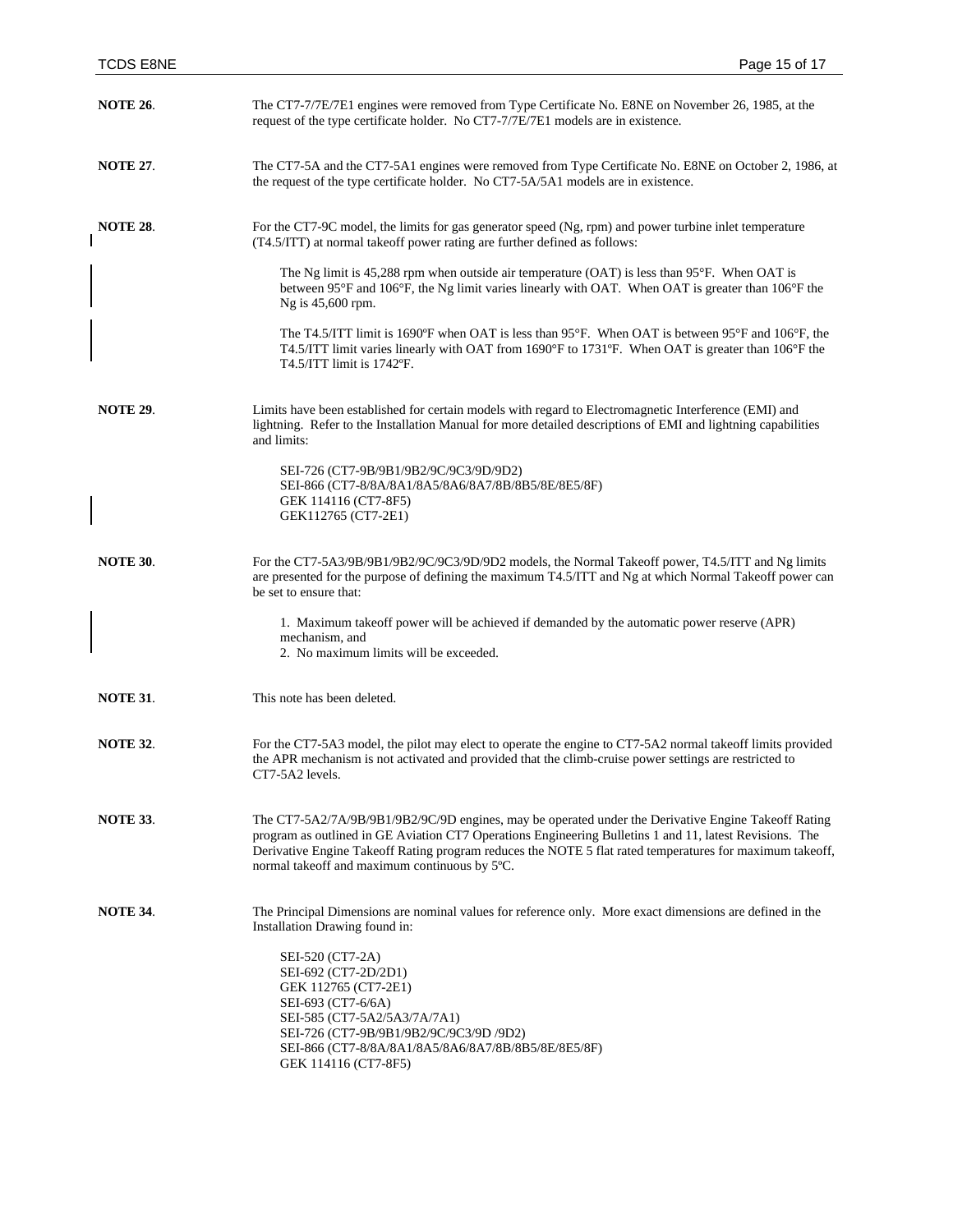| <b>NOTE 35.</b> | For the CT7-8/8A/8A1/8A5/8A6/8A7/8B/8B5/8E/8E5/8F/8F5 models, the FADEC system isochronously<br>governs engine output shaft speed (Np) and therefore aircraft main rotor speed (Nr), and incorporates torque<br>matching between engines. Automatic operational limiters are provided for torque, speed and power turbine<br>inlet temperature (T4.5/ITT).                                                                                                                                                                                                                                                                                |
|-----------------|-------------------------------------------------------------------------------------------------------------------------------------------------------------------------------------------------------------------------------------------------------------------------------------------------------------------------------------------------------------------------------------------------------------------------------------------------------------------------------------------------------------------------------------------------------------------------------------------------------------------------------------------|
|                 | For the CT7-2E1 the FADEC system isochronously governs engine output shaft speed (Np) and therefore<br>aircraft main rotor speed (Nr), and incorporates either torque or power turbine inlet temperature matching<br>between engines (pilot selectable). The FADEC also provides automatic operational limiters for torque, rotor<br>speeds and power turbine inlet temperature (T4.5/ITT) as defined in the Installation Manual GEK 112765.                                                                                                                                                                                              |
| <b>NOTE 36.</b> | For the CT7-8/8A/8A1/8A5/8A6/8A7/8B/8B5/8E/8E5/8F/8F5 models, the power turbine inlet gas temperature<br>(T4.5/ITT) and torque data are required for the aircraft system to alert the pilot and track the time when the<br>engine is at the 30-second and 2-minute OEI ratings; see Installation Manual SEI-866 (CT7-8/8A/8A1/8A5/<br>8A6/8A7/8B/8B5/8E/8E5/8F) or GEK 114116 (CT7-8F5). The FADEC system provides the T4.5/ITT and<br>Torque signals to the aircraft system to track the time at those ratings.                                                                                                                          |
|                 | For the CT7-2E1 model, the power turbine inlet gas temperature $(T4.5/TT)$ , gas generator speed $(Ng)$ and<br>torque data are required for the aircraft system to alert the pilot and track the time when the engine is at the flat<br>rated 30-second/2-minute OEI rating; see Operating Instructions GEK 112766. The FADEC system provides<br>the T4.5/ITT, Ng, and Torque signals to the aircraft system to track the time at those ratings.                                                                                                                                                                                          |
| <b>NOTE 37.</b> | For the CT7-2E1/8/8A/8A1/8A5/8A6/8A7/8B/8B5/8E/8E5/8F/8F5 models, engine maintenance logic is<br>provided by the FADEC system, which transmits maintenance information over an ARINC data bus. This<br>information includes system fault event indications and power assurance calculation results.                                                                                                                                                                                                                                                                                                                                       |
| <b>NOTE 38.</b> | For the CT7-2E1 model, in an all engines operating (AEO) condition, the T4.5 limit will be automatically set<br>to the flat 30-second/2-minute OEI limit when the engine senses a PT rotor speed (Np) droop to 95% of the<br>reference speed, or to 99.5% of the reference speed with a rate of decrease faster than 3% per second. The<br>T4.5 limit will reset to the Takeoff (AEO) limit when Np is greater than 99.5% of the reference speed and<br>T4.5 is at least 5.5 °C below the AEO T4.5 reference temperature for 3 seconds.                                                                                                   |
|                 | For the CT7-8, 8A, 8A1, 8A5, 8A6, 8A7, 8E, 8E5, 8F and 8F5 models, in an AEO condition, the FADEC<br>provides torque, speed and T4.5 Limiting at takeoff power. For specific models,                                                                                                                                                                                                                                                                                                                                                                                                                                                      |
|                 | CT7-8/8A/8A1/8A5/8A6/8A7: The T4.5 limit will be automatically set to 30-second OEI limit<br>when the engine senses an Np droop of more than 5%. The T4.5 limit will reset to the Takeoff<br>(AEO) limit when Np is at or above 99% of the reference Np speed.                                                                                                                                                                                                                                                                                                                                                                            |
|                 | CT7-8E/8E5: The T4.5 limit will be automatically set to 30-second OEI limit when the engine<br>senses an Np droop to 96% or less. The T4.5 limit will reset to the Takeoff (AEO) limit when Np is<br>at or above 99% of the reference Np speed.                                                                                                                                                                                                                                                                                                                                                                                           |
|                 | CT7-8F/8F5: The T4.5 limit will be automatically set to 30-second OEI limits when the engine<br>senses an Np droop to 93% or less. The T4.5 limit will reset to the Takeoff (AEO) limit when Np is<br>at or above 99% of the reference Np speed.                                                                                                                                                                                                                                                                                                                                                                                          |
|                 | Any such event will trigger a 30-second OEI rating cockpit annunciation and post-flight maintenance action in<br>accordance with the Maintenance Manual.                                                                                                                                                                                                                                                                                                                                                                                                                                                                                  |
| <b>NOTE 39.</b> | CT7-8A/8A1/8A7 engines and parts thereof manufactured by Vector Aerospace Helicopter Services Inc.,<br>4551 Agar Drive, Richmond, British Columbia, Canada, under Licensing Agreement Number 10.0062 with<br>the General Electric Company, are identified by engine Serial Numbers 530001 to 530099.                                                                                                                                                                                                                                                                                                                                      |
| <b>NOTE 40.</b> | The CT7-8/8A/8A1/8A6/8A7 models are approved to operate with certain faults present in the control system.<br>This is based on satisfaction of 14 CFR Part 33 requirements and appropriate engine control system reliability<br>requirements. Criteria pertaining to the time limited dispatch and maintenance requirements for engine control<br>systems are contained in Chapter 5 of the Engine Maintenance Manual GEK 105159. Details of the fault<br>codes, various configurations and maximum operating intervals are in GE Report No. GEK 112652, Control<br>System Time Limited Dispatch Summary for the Sikorsky S92 Helicopter. |
| <b>NOTE 41.</b> | This note has been deleted.                                                                                                                                                                                                                                                                                                                                                                                                                                                                                                                                                                                                               |